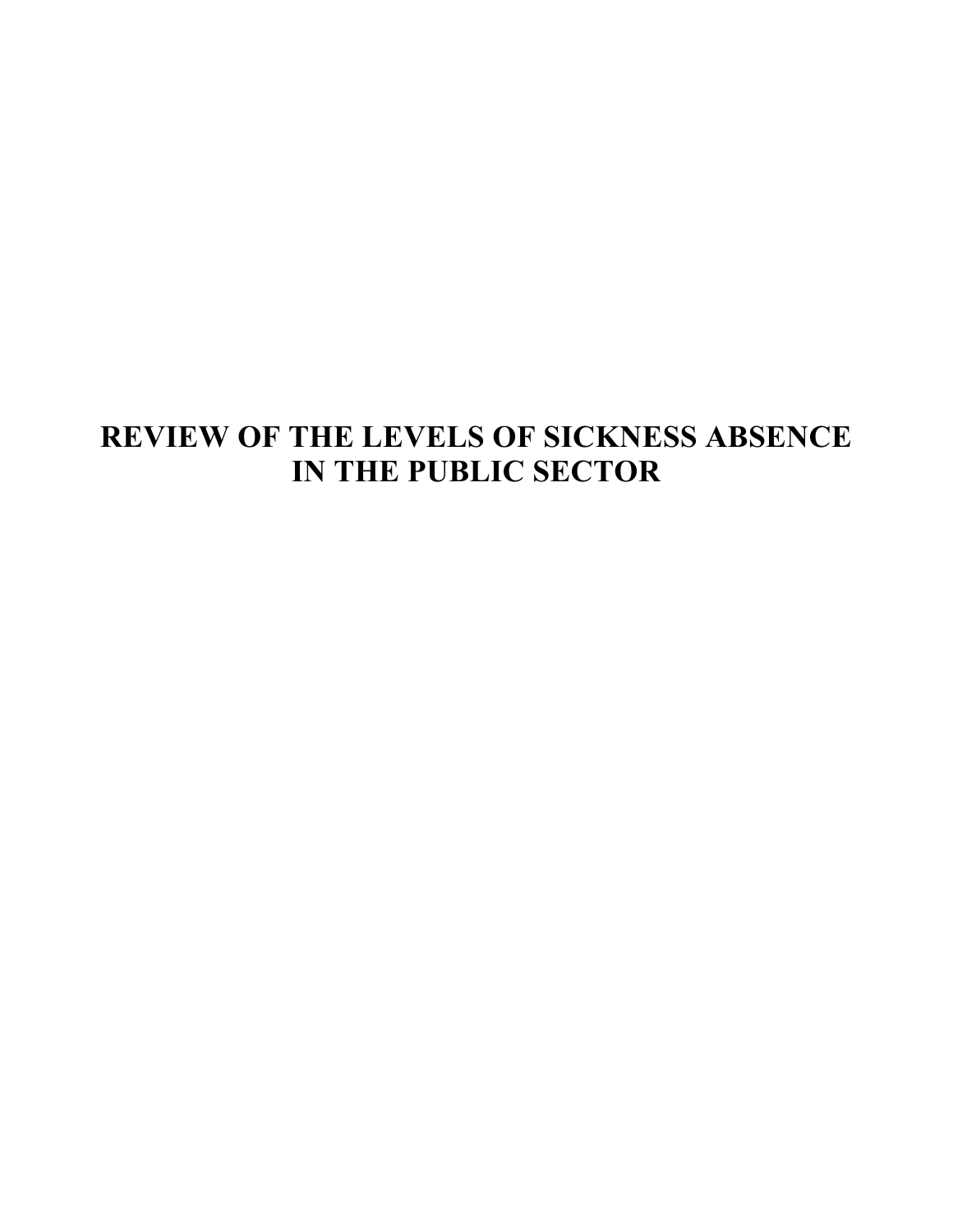# **CONTENTS**

 $\overline{\phantom{0}}$  $\frac{1}{2}$ 

|                 | Page | 2              |
|-----------------|------|----------------|
|                 | Page |                |
|                 | Page |                |
| <b>FINDINGS</b> |      |                |
|                 | Page | $\overline{7}$ |
|                 | Page | 8              |
|                 | Page | -12            |
|                 | Page | -13            |
|                 | Page | 14             |

#### **APPENDICES**

Appendix A - Questionnaire

Appendix B - Sample form to record sickness absence

Appendix C - Analysis of responses to the questionnaire

Appendix D - Process diagrams - Education, Health & Social Services, Public Services

Appendix E - Analysis of certificated sickness absence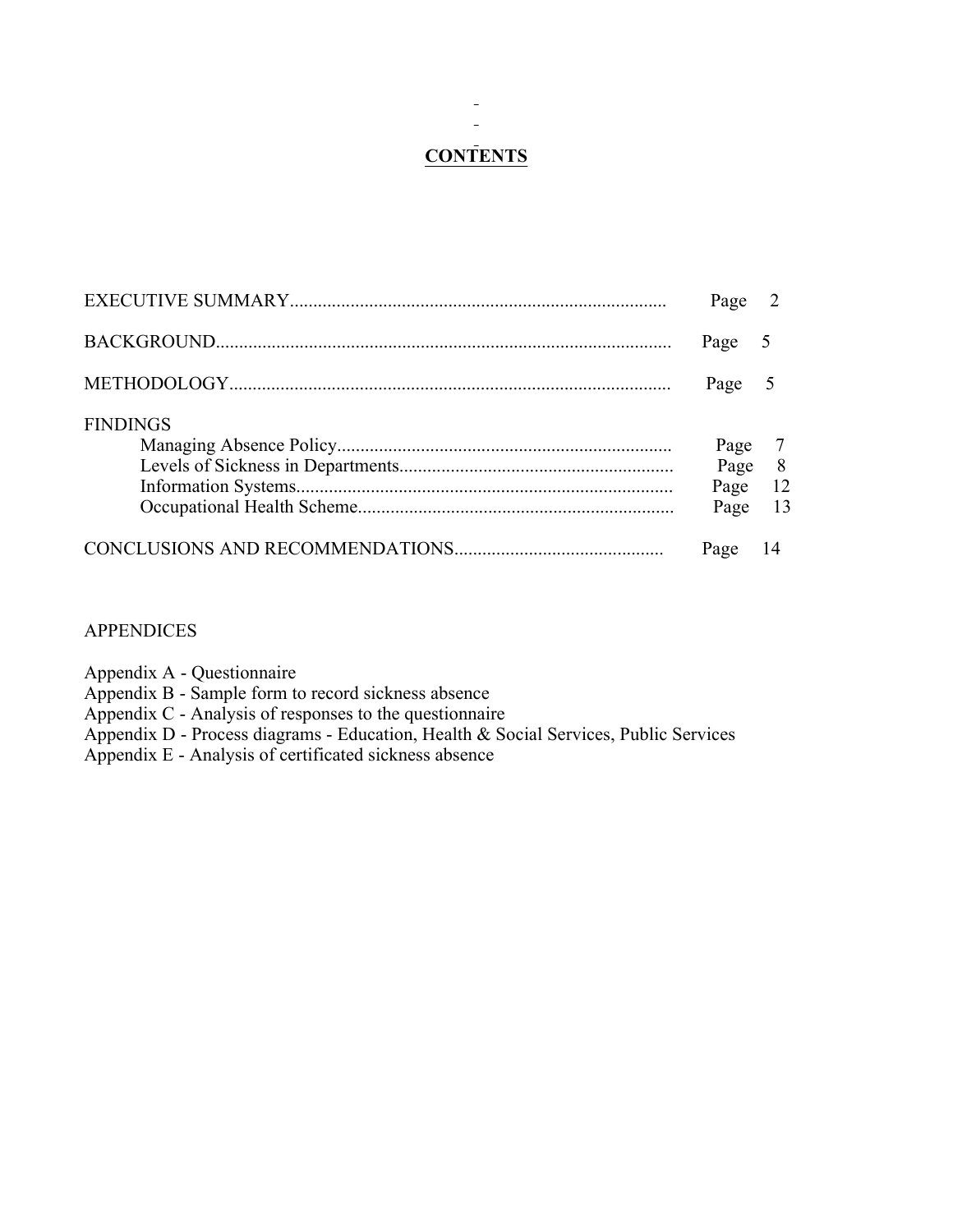# **REVIEW OF THE LEVELS OF SICKNESS ABSENCE IN THE PUBLIC SECTOR**

# **EXECUTIVE SUMMARY**

1. It is estimated that in 2000, total staff costs of £214 million<sup>[1]</sup> will account for 49% of public

sector revenue expenditure (£439 million) for a workforce of approximately 7,350<sup>[2]</sup> actual employees. The Audit Commission believes that the effective management of absence is essential in maintaining both the productivity of the workforce and therefore the level of staffing in the Public Sector.

- 2. In 1994, a States Managing Absence Working Party estimated that absence due to sickness for all employees in the public sector had cost £4.6 million during 1993. According to a report produced by the Occupational Health Working Party, it was estimated that this had increased to almost £11.3 million in 1995 $\frac{3}{3}$ .
- 3. It is not possible to identify total levels of sickness in the public sector, therefore we are unable to benchmark with other organisations or ascertain whether current levels are reasonable. Our analysis is confined to information on certificated sickness provided by the Employment and Social Security Department (E&SS). We are unable to provide information on uncertificated absence.
- 4. Therefore it is important to note that the Commission does not make any comment on the levels of sickness absence in the public sector in Jersey as the information is not available to enable to us to make any proper comparisons.
- 5. The corporate Managing Absence Policy requires that departments record sickness absence. It also says that absence should be monitored and compared to highlight possible problem areas.
- 6. Most departments record absence in some form. Some departments were able to provide information in some detail and were able to demonstrate that they actively manage and monitor sickness absence. Some, mainly smaller departments, were also able to provide information on uncertificated sickness absence. Others, however, were unable to provide comprehensive information on sickness absence, including the larger employing departments of Education and Health and Social Services (H&SS).
- 7. There are a number of reasons for this inconsistency:-

 although there is a policy for managing sickness absence, it is written in language more akin to a guideline rather than as a corporate requirement;

 data is not collected in a standard format across the public sector (and sometimes not within departments) i.e. there is no corporate form for recording sickness absence which would include the core data required;

 although the policy highlights uncertificated short term sickness as a possible area for concern, departments are not required to produce information vis a vis certificated and uncertificated absence;

 there is no corporate requirement for monitoring sickness at departmental or corporate level; there is a lack of a suitable IT system to record and collate data and produce management reports;

 there is no monitoring of sickness levels or trends by the States Human Resources (HR) Department.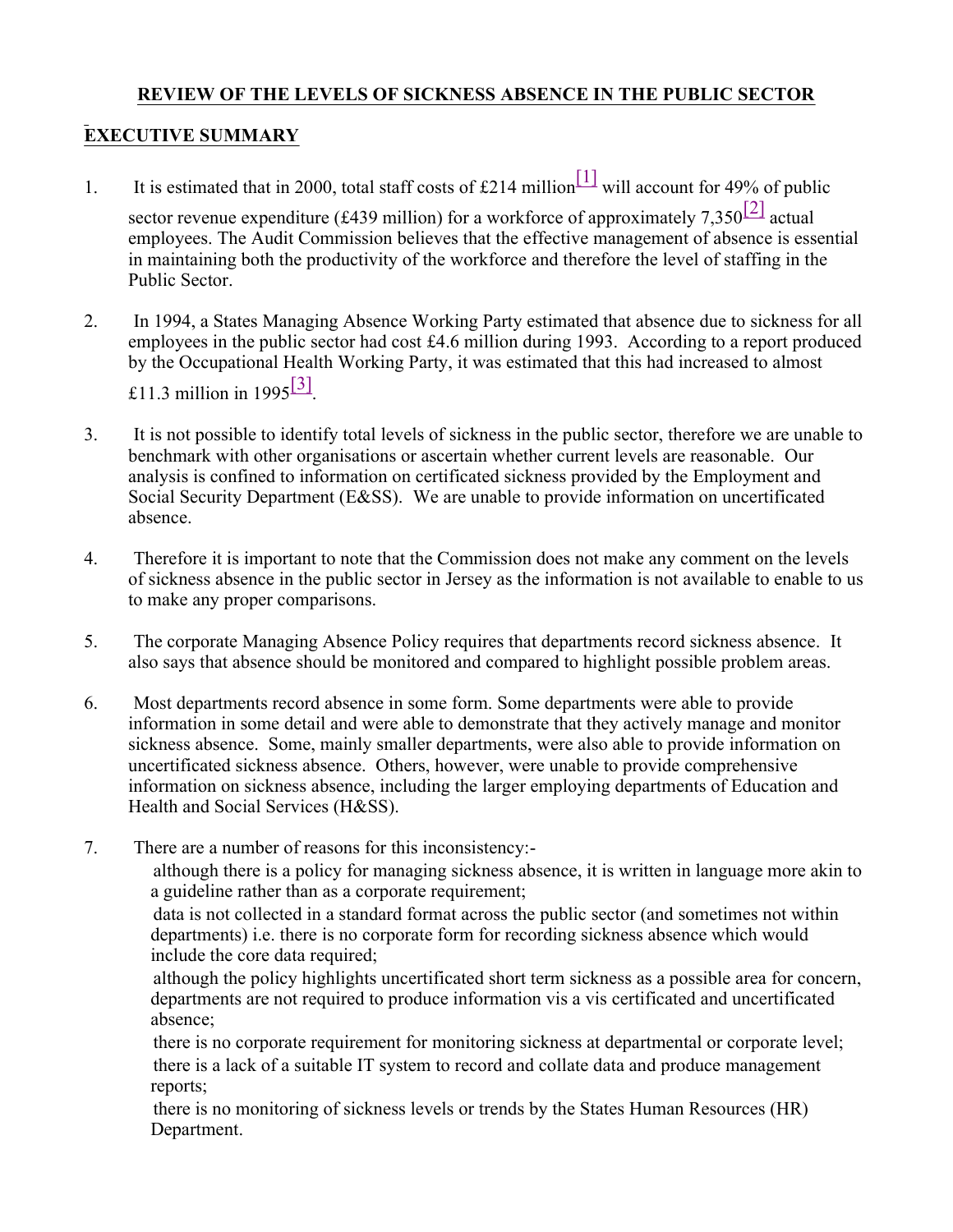- 8. It is therefore difficult to confirm whether all sickness absence is recorded in those departments which do not collate and monitor the information, although both Education and H&SS have informed us that they are confident that sickness absence is managed at line-manager level.
- 9. The length of time taken to implement the promised corporate computerised HR system, which includes absence management, has resulted in frustration in some of the larger departments, although PSD have taken the initiative and, in the absence of a corporate system, developed their own system in-house. The Commission believes that fourteen years is an unacceptable timescale for the implementation of any system.
- 10. The constraints on employing staff and high staff costs, particularly in the larger departments, means that it is essential that overall productivity is maintained at a high level. Therefore whilst there is no corporate framework for collating information on sickness absence, this should not preclude departments from taking steps to actively manage and monitor absence at a departmental level.
- 11. We consider that it is the responsibility of Chief Officers to ensure that sickness absence is managed and monitored within their respective departments. We also consider that it is the role of the Human Resources Department to set standards and ensure that those standards are being met by monitoring information at a corporate level and by following up possible areas of concern.
- 12. In our view, absence management, which includes monitoring, is a key part of resource management. The management and monitoring of sickness absence should be undertaken at a number of levels:-

 managing and monitoring at line-manager level, including reporting absence levels in summary upwards, either to senior managers, or the departmental human resources function; monitoring at regular intervals at senior manager/departmental level, including receiving summary information on sickness levels by section/division; monitoring at corporate level by the Human Resources Department who should also benchmark with similar worker groups elsewhere; through the activity of the Occupational Health Scheme.

13. The risks of not doing so include:-

immediate line managers will be unaware of the "bigger picture"; senior managers may be unaware of any abnormal patterns of sickness absence, possibly indicating other problems e.g. relating to health and safety, causes of stress etc.; departments may be unaware of total levels of sickness absence and the associated costs in terms of increased overtime/temporary worker costs and loss of productivity; corporate policies and systems will not be based on factual information; public sector staffing requirements may be higher due to the reduced productivity; the Occupational Health Service may not be effective in reducing sickness levels.

14. It is therefore recommended that:-

 the Managing Absence Policy includes a corporate policy on the format, collation and reporting of sickness absence;

all departments be required to comply with the policy;

 the Human Resources Department monitor all sickness absence at a corporate level; the Occupational Health Service be provided with information on sickness absence in each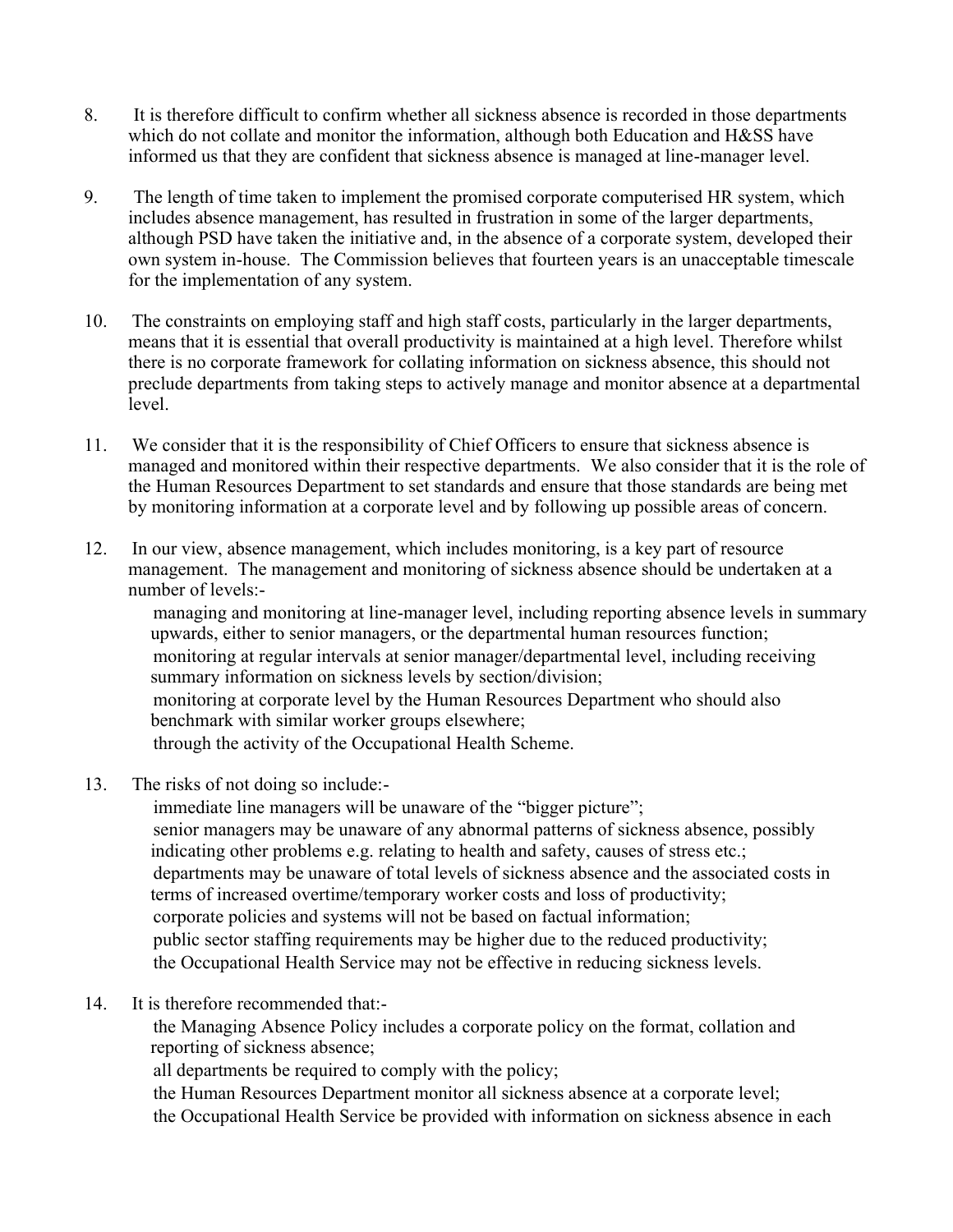department;

 the Occupational Health Service be required to report on sickness levels and trends in its annual report;

 if appropriate, consideration be given to providing departments with the PSD in-house absence monitoring system until such time as the corporate system is available.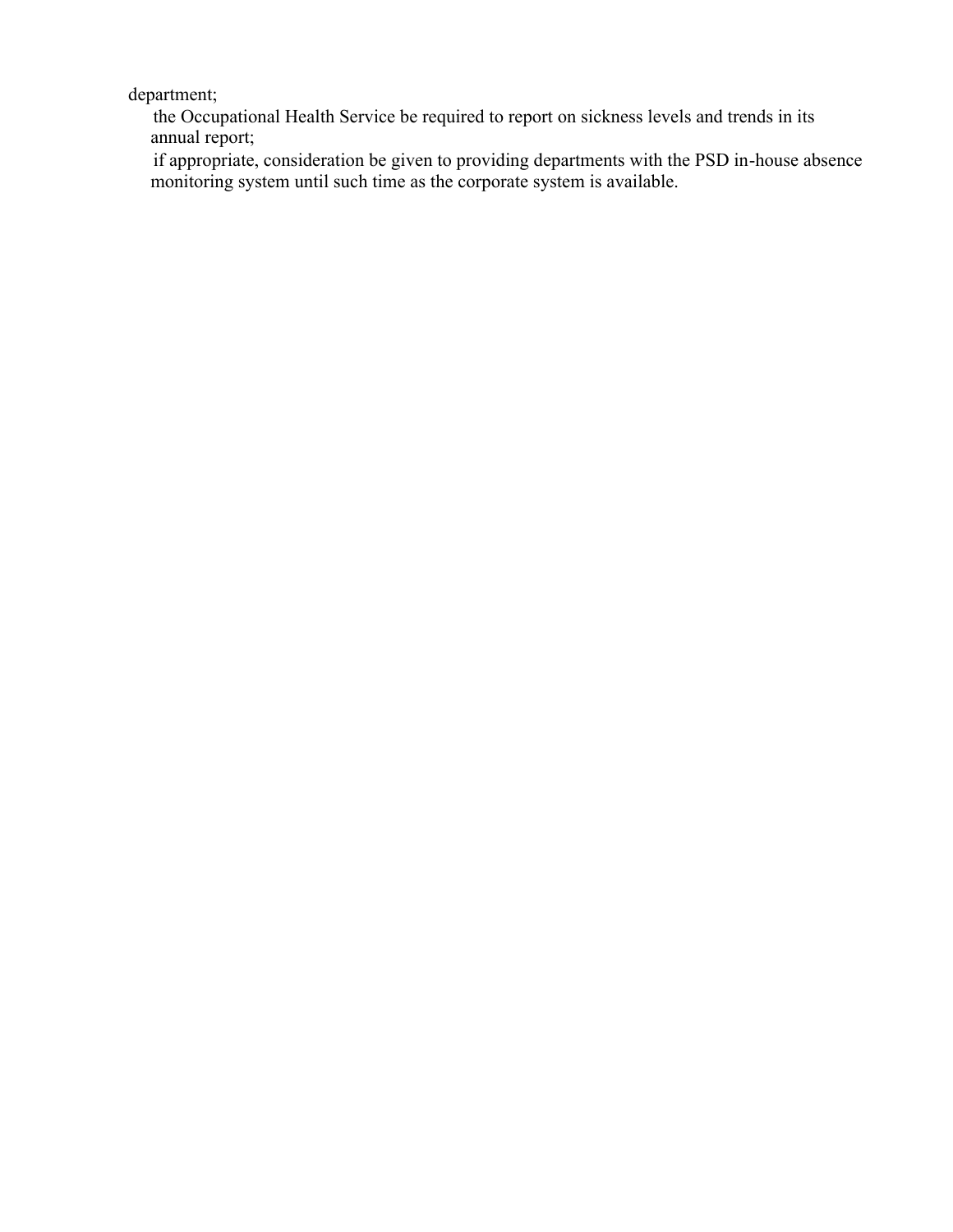# **REVIEW OF THE LEVELS OF SICKNESS ABSENCE IN THE PUBLIC SECTOR**

#### **BACKGROUND**

15. It is estimated that in 2000, total staff costs of £214 million<sup>[4]</sup> will account for 49% of public

sector revenue expenditure (£439 million) for a workforce of approximately 7,350<sup>[5]</sup> actual employees. The Audit Commission believes that the effective management of absence is essential in maintaining both the productivity of the workforce and therefore the level of staffing in the Public Sector.

- 16. In 1994, a States Managing Absence Working Party estimated that absence due to sickness for all employees in the public sector had cost £4.6 million during 1993. According to a report produced by the Occupational Health Working Party, it was estimated that this had increased to almost £11.3 million in 1995 $\frac{[6]}{[6]}$ .
- 17. During 1998 the Audit Commission agreed that, as part of its programme of reviews on the proper conduct of government business, it would review levels of absence in the public sector due to sickness, how levels of sickness are monitored, and, if possible, compare with other organisations.
- **18. It should be made clear at this point that the Audit Commission makes no suggestion that any sickness absence in the public sector, particularly where certificated, is other than valid.**

#### **METHODOLOGY**

- 19. A questionnaire (**Appendix A**) was sent to all Chief Officers in 1999 requesting information on absence levels due to sickness and related monitoring arrangements for the years 1997 and 1998. The Commission was particularly interested in the breakdown between certificated and uncertificated sickness absence.
- 20. The then Establishment Committee had just introduced an occupational health service, provided by BMI, based on the recommendations of the Managing Absence Working Party and were also about to issue a "managing absence policy". The Commission therefore decided to postpone the review and repeat the exercise after 12 months to ascertain what impact the new policy had had on the management and monitoring of absence due to sickness.
- 21. In addition to the questionnaires, a number of departments were interviewed and their sickness absence monitoring systems reviewed. The Commission is grateful to the following officers for their assistance:-

 Paul Nicolle - Human Resources Department Maureen Byron - Human Resources Department Patricia Winchester - Human Resources Department Kimon Wilkinson - Human Resources Department Tania Gartlan - Public Services Roger Bass - Health & Social Services Gloria Le Lievre - Health & Social Services Denise Drieu - Education Department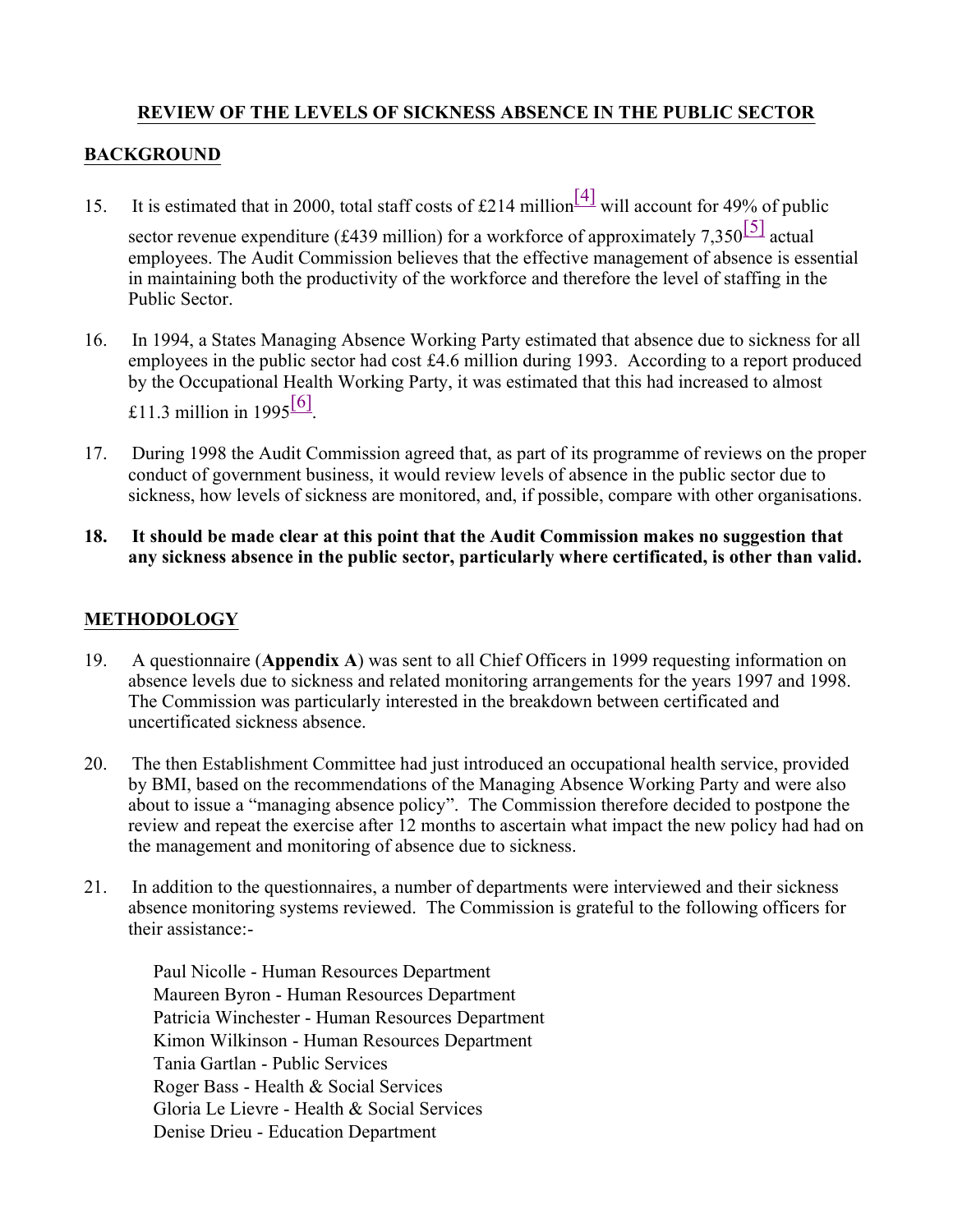Carmel de Sousa - Customs & Excise John Le Conte - Fire Service Anne Sugden - Police Marilyn Weatherall - Airport Tom Gales - Employment and Social Security Jan Warren - BMI Occupational Health Services

22. The Commission is also grateful to the following Local Authorities for supplying information on the management of sickness absence in their area:-

 Wiltshire County Council States of Guernsey Northumberland County Council Cornwall County Council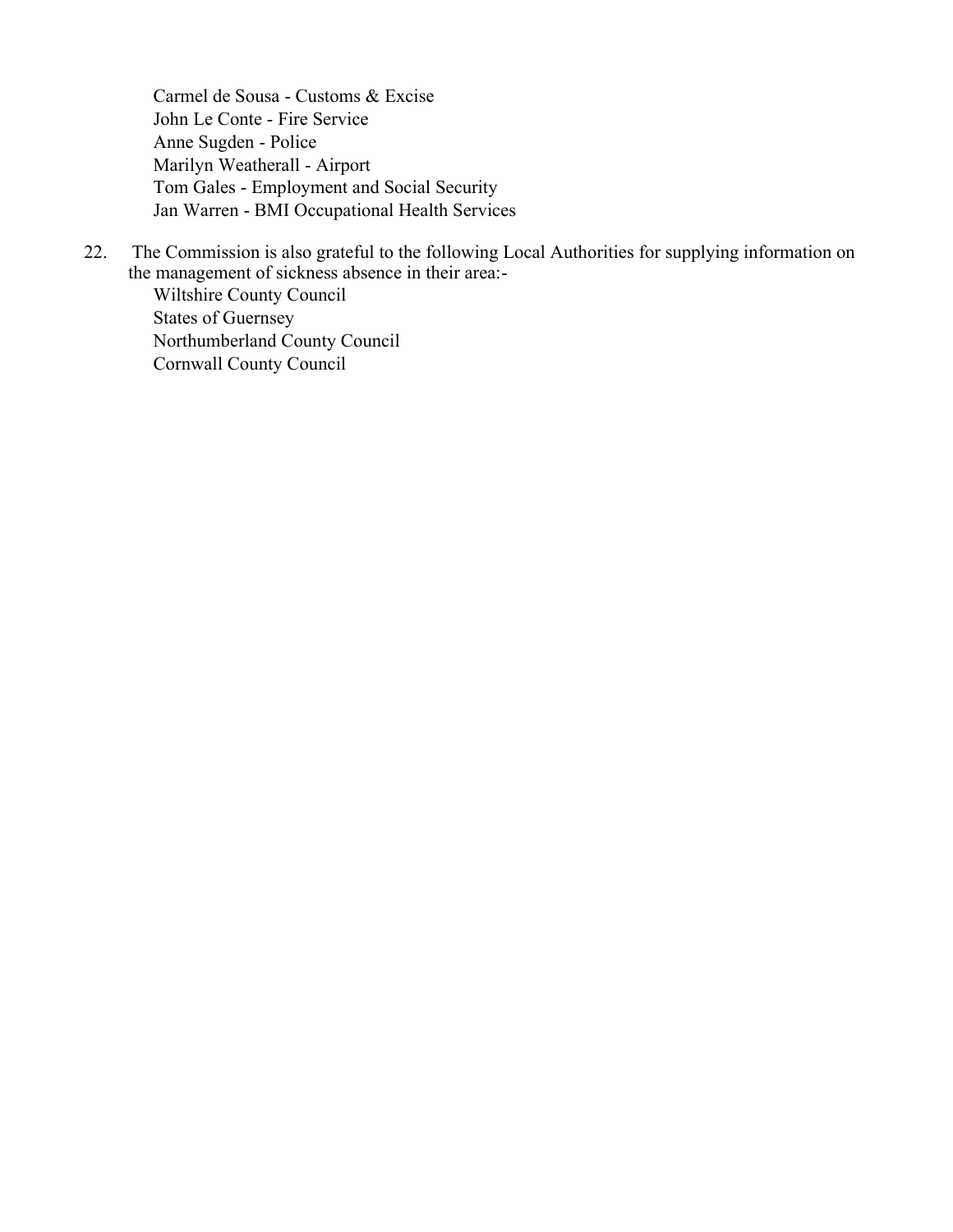## **FINDINGS**

## **MANAGING ABSENCE POLICY**

23. The corporate "Managing Absence Policy", issued by the Human Resources Department in 1999 recognises that most sickness absence is genuine, but also points out that excessive absence can cause:-

 work schedules to become disrupted; a decrease in the quality of service; efficiency reductions; low staff morale; increases in staff costs.

24. The policy outlines the four main areas that departments should concentrate on when managing sickness absence as:

 reporting; monitoring; controlling; managing.

- 25. The policy identifies three areas of absenteeism which cause particular concern:- uncertified and persistent short term absence; certificated persistent short term absence; long term absence.
- 26. The policy sets out responsibilities for managers which include that:

all absence is reported;

information is recorded and forwarded as appropriate;

 employees are interviewed on their return to work at which time a record of discussions and any actions should be noted.

The policy also details how this should be undertaken, including the calculation of "Bradford

Factors"<sup>[7]</sup>. In the case of long term absence, the policy states that if an employee is absent for *"over 40 continuous working days, managers should consider seeking advice and support from the Occupational Health Service".*

- 27. At the time the policy was introduced, the Human Resources Department provided training courses for managers and supervisors to ensure that best practice was understood.
- 28. On the subject of analysis, the policy states:-*"One reason for measuring absence is to ensure that there is a consistent way of comparing figures across different groups of employees to highlight possible problem areas."* The policy includes a detailed appendix of how this should be undertaken*.* We assume that such analysis could only be undertaken at corporate and department level, although the policy is not explicit, referring only to "managers".
- 29. Whilst setting out the responsibilities of the immediate line manager, the policy does not set out what monitoring should be undertaken at departmental level, or whether there are any corporate requirements. It also does not set out a standard/consistent format for the collection of data which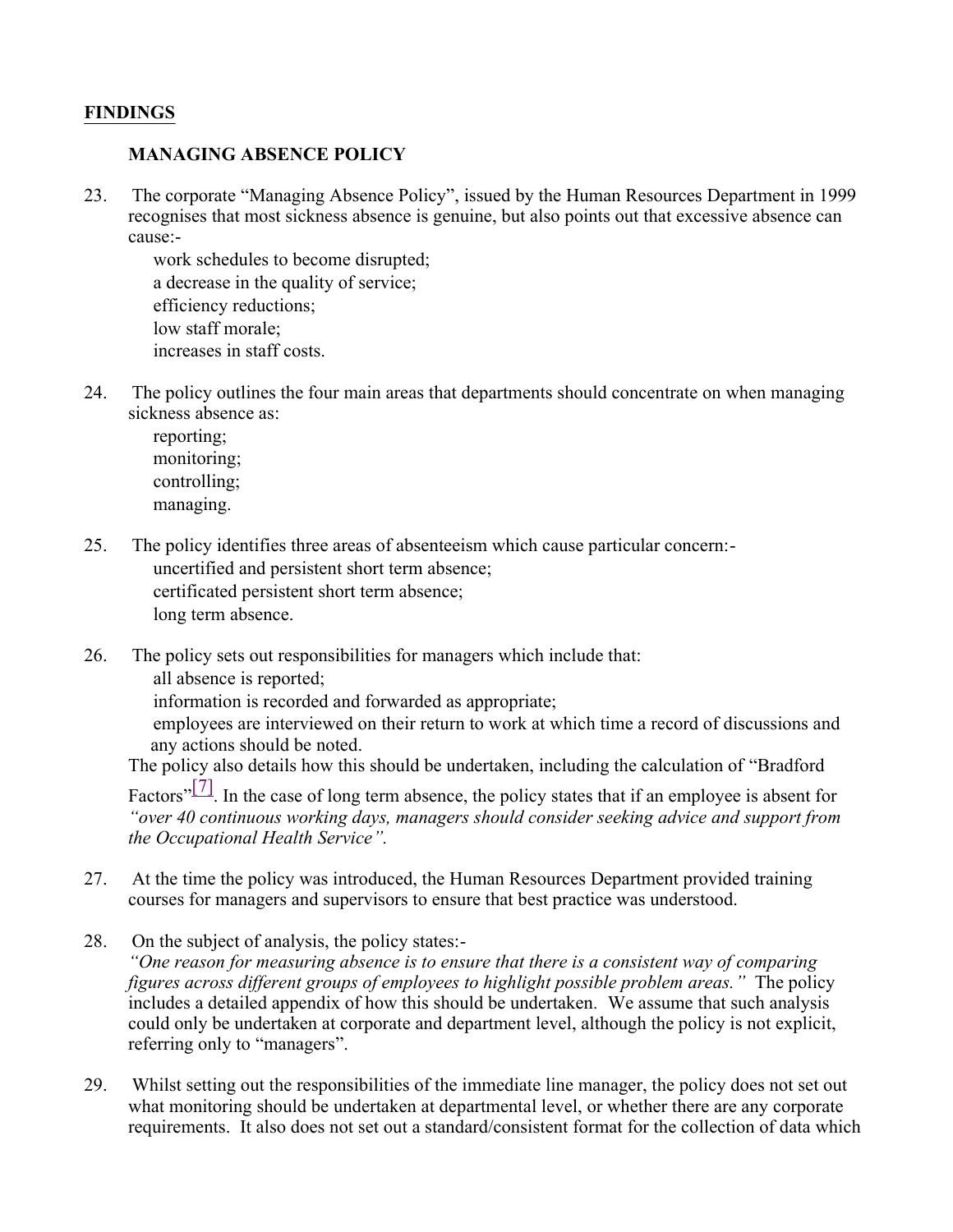would allow information to be easily collated and compared across the public sector.

30. It is worth noting that Civil Service rules  $\frac{8}{8}$  require that, each month, heads of department should make a return of departmental sick leave to the States Treasurer (later amended to the States Personnel Department) in a format prescribed in the rules, including information on:-

sickness absence details for each member of staff;

class of sick pay;

total sick leave in the 12 months to date.

We are informed that this was discontinued at the time of the introduction of the Managing Absence Policy as the information was not being collated or used by the States Personnel Department.

#### **31. Whilst it is accepted that HR management was devolved to departments by the Human Resources Department, no information on sickness absence is collected corporately, and indeed, the States HR Department could not provide any information on sickness levels relating to the public sector as a whole for the years covered by this review.**

- 32. All of the UK Local Authorities contacted had standard forms for recording absence. An example from Wiltshire County Council is attached at **Appendix B**. This is not the case in the Jersey public sector where, whilst the policy says that *"records must be maintained of all employees' sickness absence*" and then goes on to describe the information that should be included, it does not suggest a standard format.
- 33. We are informed that the States HR Department, in conjunction with departmental HR managers, are in the process of developing a number of performance indicators for the HR function across the States, including % of time lost through sickness. However, these have yet to be issued to departments as a target.
- 34. The policy is a useful tool to assist departments in managing absence. Our main concern is that it is written in language akin to guidelines and therefore does not appear to be a mandatory requirement. We are told by the HR Department that this was the format agreed with unions as the most appropriate, given that the policy was a new initiative.

# **LEVELS OF SICKNESS IN DEPARTMENTS**

- 35. The ability to respond to the questions posed by the Commission varied between departments. The majority of departments record information on absence due to sickness, and many collate and monitor the information at senior management/ departmental level. However, there are some, particularly the larger departments, who do not collate the information or review overall statistics at departmental level and could not provide overall information on sickness levels in their departments. This inconsistency is exacerbated by the lack of clear central policies on reporting and monitoring sickness absence.
- 36. Our analysis of the responses to the questionnaire (**Appendix C**) shows that of the 32 States Departments, 19 departments were able to provide information on sickness absence, although not all in the detail requested. Included in the departments who were unable to provide departmental information on absence were two of the largest employing departments i.e. Education and H&SS. The main reason given for not collating the information is the lack of a corporate HR computer system, the introduction of which has been planned for some years and is discussed later in this report.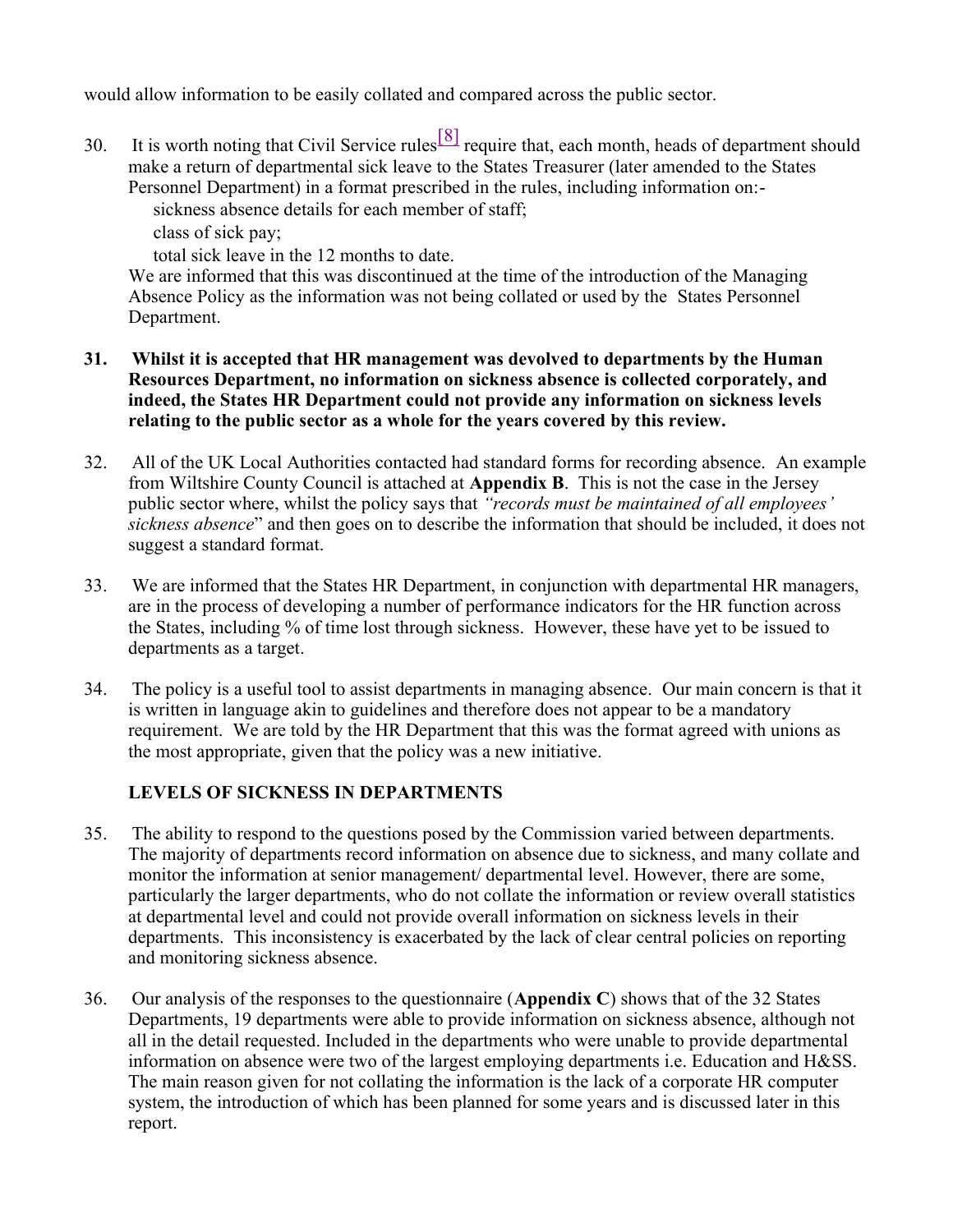- 37. It is also the case that each department "does its own thing" with regard to producing information. Only some of the smaller departments were able to provide information broken down into certificated and uncertificated absence as requested, even though both are highlighted as potential issues in the Managing Absence Policy.
- 38. We compare below the procedures in place in the three largest employing departments of Public Services (PSD), Education, and H&SS. Diagrams of the process for each of the departments are attached at **Appendix D**.

| <b>PSD</b>                      | <b>Education</b>                | <b>H&amp;SS</b>                 |
|---------------------------------|---------------------------------|---------------------------------|
| Guidelines on managing          | Guidelines on managing          | Guidelines on managing          |
| absence issued to all managers. | absence issued to all managers. | absence issued to all managers. |
| Supervisory staff trained in    |                                 | Supervisory staff trained in    |
| managing absence.               |                                 | managing absence.               |
| Sickness recorded at            | Sickness recorded at school     | Sickness recorded at            |
| supervisor/section level        | level on standard form and      | supervisor/division level. No   |
|                                 | forwarded to payroll section    | standard form/method.           |
| Data entered into PSD (Access)  | Data recorded on manual cards   | Data recorded on individual     |
| system                          | by managers and forwarded to    | manual records by managers      |
|                                 | the payroll section             |                                 |
|                                 |                                 |                                 |
| Management information          | Excessive absence flagged by    | Information on sickness sent to |
| available on-line to managers   | payroll section and/or          | HR Section on request.          |
|                                 | Headteacher/section manager     |                                 |
| Reports on all absence,         | Information on sickness not     | Information on sickness not     |
| including sickness, produced    | collated or reviewed. No        | collated or reviewed. No        |
| and information presented to    | management information is       | management information is       |
| management team/                | produced for review at HR or    | produced for review at HR or    |
| Committee/Audit Committee       | departmental level. (Overtime   | departmental level (although    |
| and compared with CBI/BUPA      | levels low)                     | detailed overtime reporting is  |
|                                 |                                 | reviewed).                      |
| Full range of Occupational      | Excessive or suspect absence    | A range of Occupational Health  |
| Health services used. Excessive | referred to Occupational Health | services used. We are told that |
| or suspect absence referred to  | Service                         | excessive or suspect absence    |
| Occupational Health Service     |                                 | referred to Occupational Health |
|                                 |                                 | Service                         |

- 39. The lack of regular and consistent monitoring at a senior level at Education and H&SS is a concern as these departments employ 1,621 and 2,558 employees respectively. We acknowledge that H&SS closely monitor and report overtime at all levels and use this as a basis for identifying any high levels of overtime caused by sickness absence, although it should be noted that overtime is only one method of covering for sickness absence. Both departments have informed us that they are confident that absence is actively managed at line-manager level. We also acknowledge that both Education and H&SS did attempt to pilot the proposed computerised HR system for a time until it was withdrawn.
- 40. However, by not monitoring and reviewing overall sickness absence details, there is a risk in any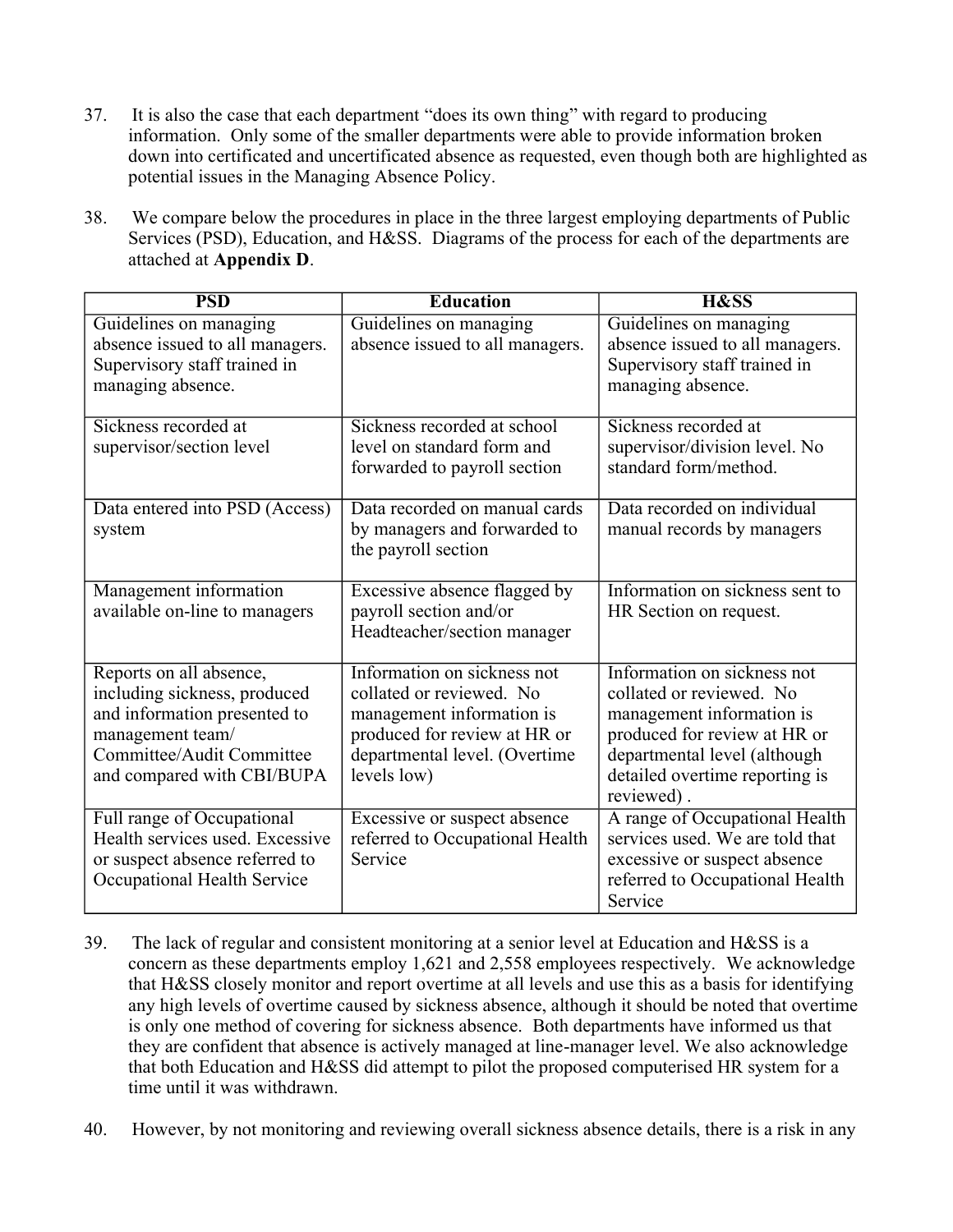- department that absence levels may be higher than necessary and that there may be other factors requiring attention which, at individual manager level, may not be apparent. The information would assist senior managers in highlighting potential problem areas. Senior management should also be in a position to review information to ensure that individual managers are indeed managing absence as required, as opposed to just recording information. Several departments, including H&SS and Education, have expressed frustration at the lack of a functional corporate HR system (including absence management) which has been promised for some years. Both H&SS and Education also say that, because of the size of their departments, it is not possible to provide consistent overall management information on sickness levels without a fully computerised system.
- 41. Also, high levels of unnecessary sickness absence may lead to higher levels of staffing than might otherwise be necessary. For example, an analysis of certificated sickness absence attached at **Appendix E** shows that in 1999 H&SS lost 3,002 working days through stress/depression etc.,

which is the equivalent of 12 full time equivalent (fte) staff<sup>[9]</sup>, with an average cost in lost productivity of £354,000. For Education this was 1,147 days (4 fte's) at a cost of £135,000. Whilst the Commission reiterates that it does not question the validity of any certificated absence, it nevertheless believes that good management information and monitoring procedures would help to ensure that any problem areas were dealt with.

#### **Uncertificated Absence**

42. Whilst we were able to ascertain levels of uncertificated sickness absence in several of the smaller departments (16), we were unable to ascertain levels overall, or even for the majority of the public sector workforce. In 1996 the Occupational Health Working Party estimated the costs of uncertificated absence at £1.3 million (based on an estimated average staff cost of £140 per day\*). Based on the 1997 public sector headcount, this equates to an average of 1.3 days of uncertificated absence per employee. There is insufficient information for us to make any informed comment on the validity of these estimates, or to assess current levels of uncertificated sickness absence.

## **Certificated Absence**

- 43. \**In 1995, the Managing Absence Working Party calculated the average daily payroll cost per employee at £140 which, we are told by the HR Department, was based on a CBI formula. If this figure is extrapolated by the annual pay increases, the figure would have risen to £163 per day in 1999. However, we have decided to base our calculations on actual payroll costs which results in a significantly lower figure than the earlier calculation. Whichever calculation is used, an average cannot be considered an accurate reflection of actual cost and must therefore be treated with caution.*
- 44. In an attempt to ascertain certificated sickness levels, E&SS provided statistics on claims made by the public sector. These statistics are produced by E&SS for their own purposes and are not normally supplied to outside organisations, e.g. States departments, Occupational Health Service, as a matter of course (although the HR Department have received the information since 1994 and used it to support the case for an Occupational Health Service). The information is collated by payroll, therefore our analysis has had to be limited to overall statistics and those departments which operate their own payroll. We have used this information to calculate:-

the total number of working days lost through certificated absence;

 the average notional cost of certificated absence in terms of lost productivity; the incidence and average notional cost of the two most common reasons for certificated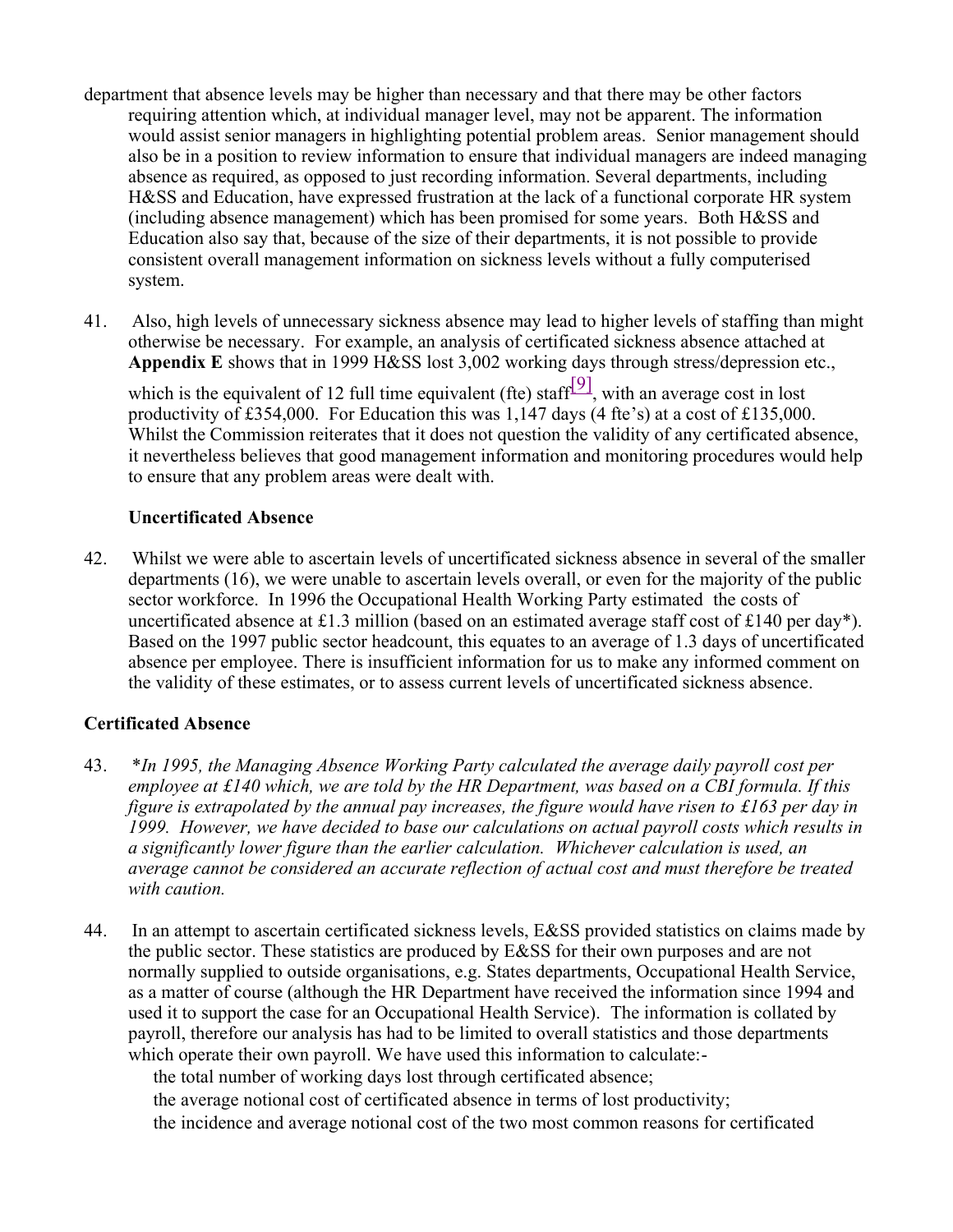absence across selected departments.

- 45. The analysis, attached at **Appendix E**, details **certificated** sickness levels for the years 1997, 1998, and 1999 (data for 2000 is not yet available). It shows that in 1999, the **average** cost per employee per day was £118. The total cost of **certificated** sickness absence, **in terms of lost productivity**, was £6.3 million (3%). The average number of days lost per employee was 7. The total number of days lost was 53,693 (3%) which is the equivalent of 206 fte posts.
- 46. A survey by the Chartered Institute of Personnel Development (CIPD) published in May 2000[10] shows that the average level of **total** sickness absence is 4.3% in UK Central/Local Government and 4.9% in the Health Sector, compared with 4.1% in other organisations. This survey also found that the most common causes of sickness absence among both manual and non-manual employees is minor complaints such as colds or headaches. The second most common reason for non-manual worker absence is stress. In the case of manual workers, back pain is the second most common cause of absence. A similar survey by the CBI, published in June 2000, also reports **total** sickness absence levels in the U.K. public sector as 4.3%, with an average of 9.9 days lost per employee per annum in 1999. Of course, these figures represent **overall** sickness absence which we are unable to measure for the Jersey public sector. Both the CIPD and CBI show "minor illnesses" as the major cause of sickness absence in the U.K.. The CIPD report also showed that 18% of respondents to the questionnaire did not record sickness absence*.* However*, "these are concentrated in the private sector especially hotels, restaurants and leisure, retail and wholesale. In contrast, only 8% of health employers, 6% of local authorities and one central government department did not retrieve data on levels of sickness absence."*
- 47. Analysis of absence due to backache and stress/depression/anxiety (as tabulated by E&SS) during 1999 shows that costs, in terms of lost productivity, were £546,000 (4,600 days or 18 fte staff) and £875,000 (7,400 days or 28 fte staff) respectively.
- 48. Few departments undertake any form of benchmarking of sickness levels, either internally, or with statistics produced by organisations such as the CIPD and CBI $\left[11\right]$ . Public Services, Police, Fire, Income Tax, HR, and Airport are examples of departments who do benchmark in this way. The States Human Resources Department does not compare sickness levels across departments.

# **INFORMATION SYSTEMS**

- 49. Several departments, particularly the larger employers, have complained that they have been awaiting the implementation of a corporate HR system which would, amongst other things, record absence and provide management information. Of the other Local Authorities which provided information for this review, all but Guernsey had HR systems which produced comprehensive management information on sickness absence.
- 50. A decision was taken by the Establishment Committee in 1989 to introduce a corporate payroll/human resources system. To this end, the Cyborg payroll system was purchased as a complete package. A decision was taken in 1994 to customise the HR module to reflect the existing States of Jersey practices. However, the HR module was never fully implemented to the satisfaction of the users and any further major developments were stopped in 1995. A review by PricewaterhouseCoopers in 1996 confirmed that the system was not meeting user requirements. Education and H&SS have been the only departments to continue to use some basic elements of the system. In addition H&SS did attempt to use the absence system for a period of time.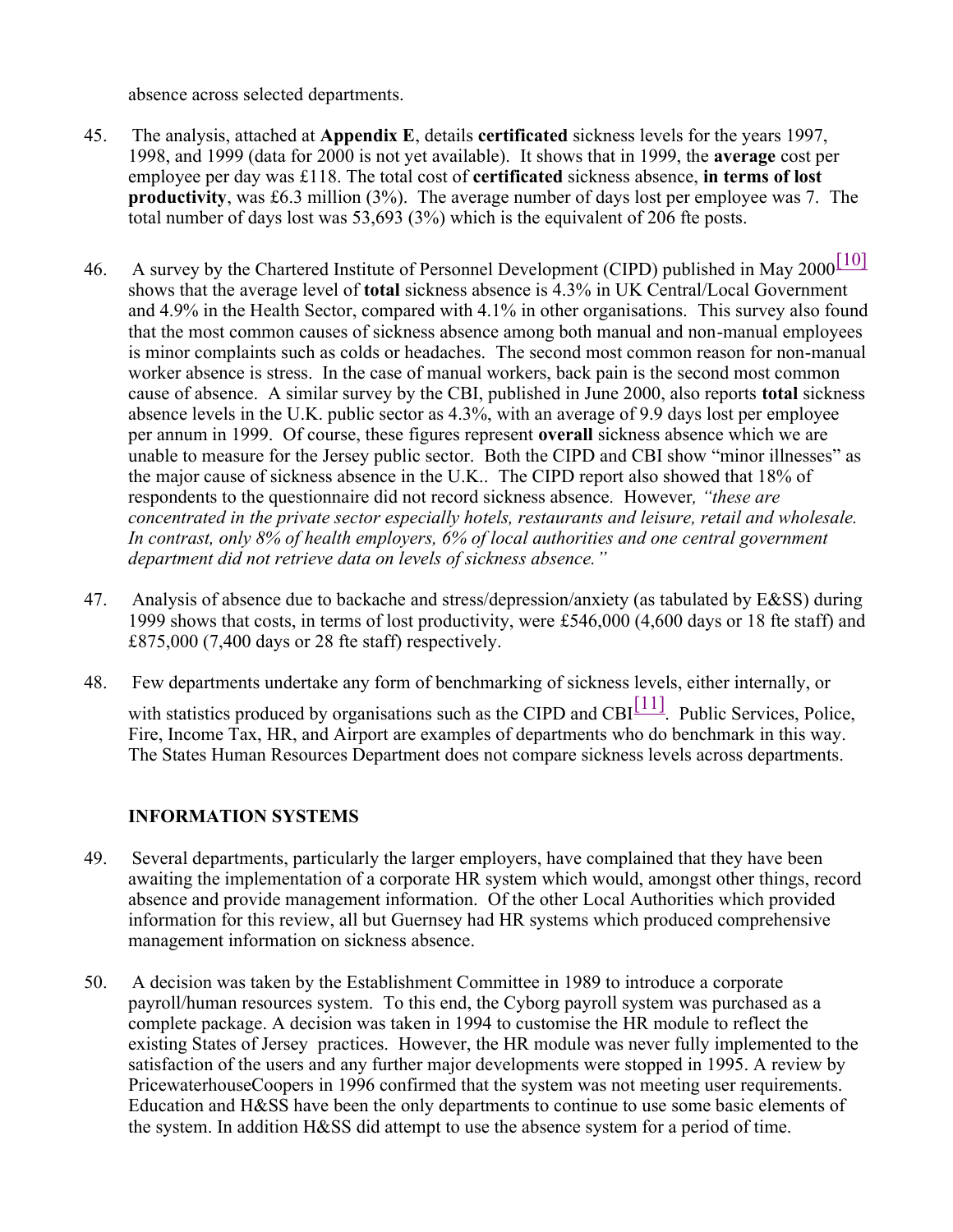- 51. In 1996, States Personnel (now Human Resources) applied for funds from the Central Computer Vote to purchase an alternative system. This was rejected through the decision conferencing process. Funding was finally granted in 1997 following which reports have been produced detailing the HR requirements of the various States Departments. In 1999, in a process facilitated by the Hunter Group (now Renaissance), a system produced by Peoplesoft was selected from three tenders. Peoplesoft were considered one of the major producers at the leading edge of HR systems. However, following a further detailed analysis it was determined that the product, although providing a comprehensive and up to date HR system, would not be suitable due to the difficulties it would encounter in interfacing with the unique and diverse nature of the individual States' payrolls running on the existing Cyborg payroll system.
- 52. In July 1999, the Human Resources Department decided to revert to a now upgraded version of the Cyborg HR system. A template HR model, covering employee and post information, has been developed and tested in PSD, and is now running in both States Human Resources and the States Treasury. The template model developed for PSD does not include the absence management functionality. It is planned to include absence following (i) the implementation of the template model in all States Departments and (ii) the release of the advanced absence module which is still being tested in the U.K. Due to resourcing issues this implementation is not scheduled for implementation until 2003 at the earliest, some 14 years after the decision was first taken to implement an HR system. In the meantime, departments have been left to their own devices.
- 53. During this period, PSD have developed a comprehensive absence management system, and whilst it is not able to provide information broken down between certificated and uncertificated absence, all other information is present, is collated and reviewed at section and departmental level and reported to both the PSD Committee and Audit Committee. This system was developed "in house" because PSD felt that the effective management of staff resources was a high priority given the size of their workforce.

# **OCCUPATIONAL HEALTH SCHEME**

- 54. In 1996, the then Establishment Committee, supported by the Finance and Economics Committee, approved the introduction of an occupational health service to the public sector with the key objective of *"supporting the organisation's health and safety policy by advising management and employees, by promoting their physical, psychological and social well-being, and a safe and healthy working environment"*. The service provided by BMI commenced in March 1998 for an initial period of three years. The contract was renewed in October 2000.
- 55. The original report in support of the scheme suggested its objectives could be met in a number of ways, including the "management of sickness absence" by: pre-employment screening of public sector employees; workplace assessments, actively preventing illness or injury; rehabilitation or early return to work; prompt and effective ill-health retirement procedure.
- 39. It was suggested that savings in sickness absence were potentially 10% of certificated sickness and 20% of uncertificated sickness, totalling £1.3 million [Calculations were based on £140\* per day. The equivalent saving based on our calculations would be nearer £1 million per annum] Our analysis shows that since 1997, whilst the total number of employees has increased by 9.8%, the number of staff with certificated absence has increased by 11%. However, the total number of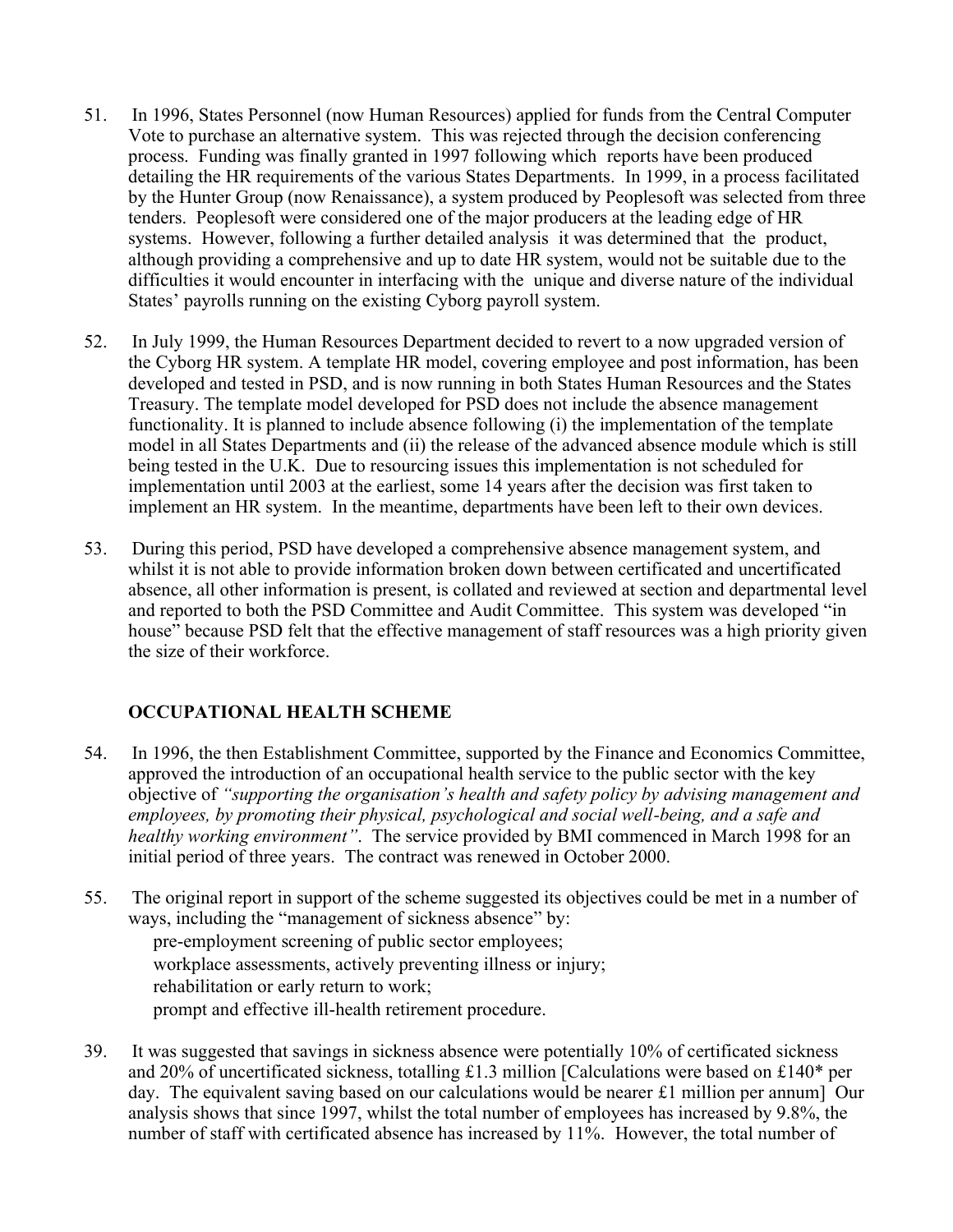- days has increased by only 5%. More importantly, the number of days lost through backache has **reduced** by 2% and depression/stress etc. by 11%. It is early days to ascertain whether this is a downward trend. Any meaningful analysis of trends would require information from a number of indicators to be taken into account, including the impact of long-term sickness absence. We have been provided with only two years data on long term absence (over 40 days) which is also too short a time to draw any conclusions on trends.
- 40. BMI do not believe that all absences of more than 40 days are reported to them in a timely manner, as required by the Managing Absence Policy. In fact, we are told by States HR that good practice has recently been revised to report absences of more than 20 days. Delays in reporting long-term absences to the Occupational Health Service will reduce their effectiveness in reducing sickness absence levels.
- 41. We have been unable to obtain any corporate data on uncertificated absence.
- 59. We believe that if information on sickness absence was made available to BMI, they could be more effective in advising departments and targeting potential problem areas. BMI should also report details of their performance in terms of reducing sickness levels as part of their Annual Report, along with any other performance criteria agreed when the scheme was approved.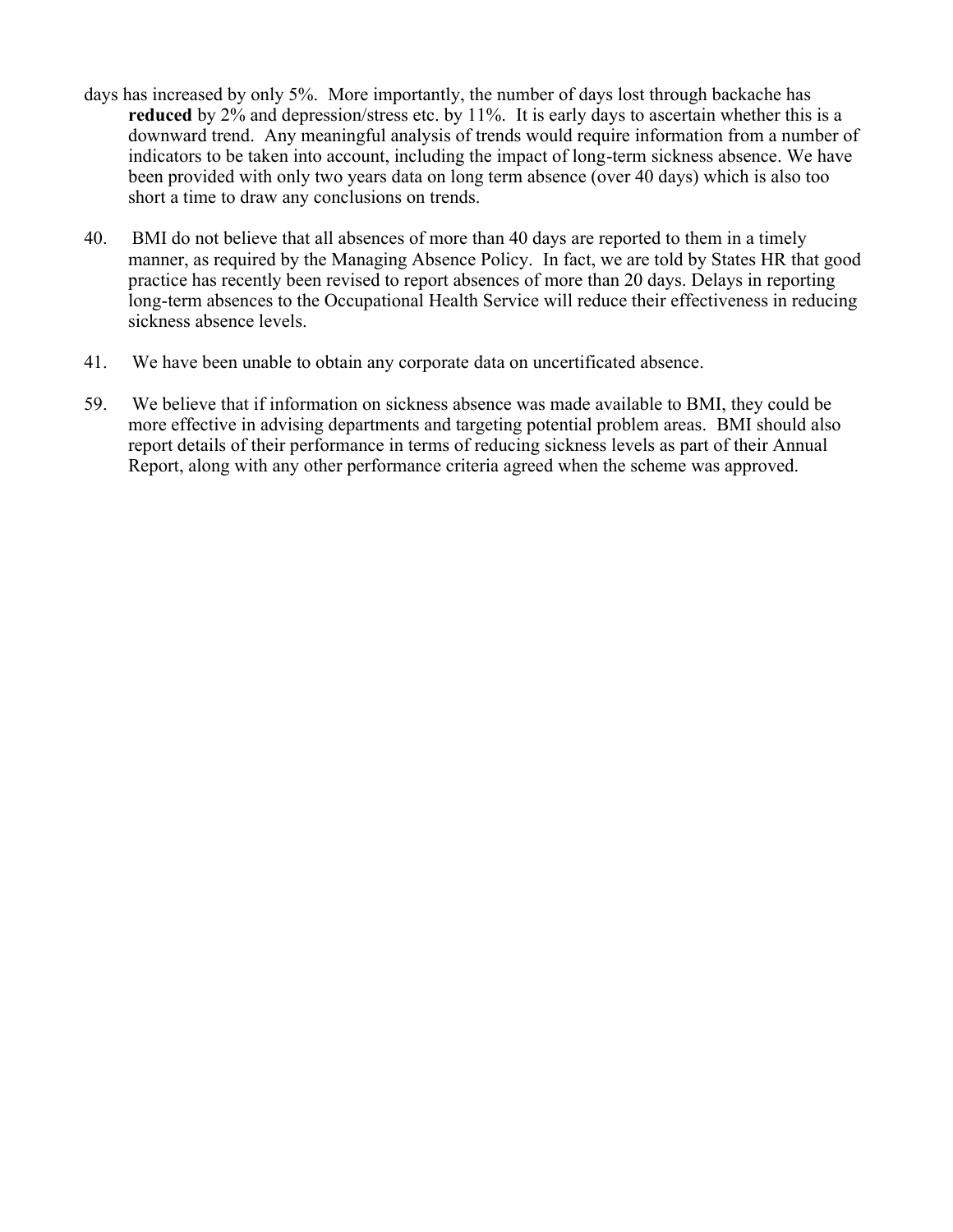# **CONCLUSIONS AND RECOMMENDATIONS**

- 60. It is not possible to identify total levels of sickness in the public sector, therefore we are unable to benchmark with other organisations or ascertain whether current levels are reasonable. The Commission does not make any comment on the levels of sickness absence in the public sector because the information is not available to enable us to make any comparisons.
- 61. Most departments record absence in some form and some of these e.g. PSD, Fire Service, Airport, HR, Postal amongst others, were able to provide information in some detail and were able to demonstrate that they actively manage and monitor sickness absence. Some, mainly smaller departments, were able to provide information on uncertificated sickness absence. Others, however, were unable to provide the information required.
- 62. There are a number of reasons for this inconsistency:-

 although there is a policy for managing sickness absence, it is written in language more akin to a guideline rather than as a corporate requirement;

 data is not collected in a standard format across the public sector (and sometimes not within departments) i.e. there is no corporate form for recording sickness absence which would include the core data required;

 although the policy highlights uncertificated short term sickness as a possible area for concern, departments are not required to produce information vis a vis certificated and uncertificated absence;

 there is no corporate requirement for monitoring sickness at departmental or corporate level; there is a lack of a suitable IT system to record and collate data and produce management reports;

 there is no monitoring of sickness levels or trends by the States Human Resources Department. It is therefore difficult to confirm whether all sickness absence is recorded in those departments who do not collate and monitor the information.

- 63. The length of time taken to implement the promised corporate computerised HR system, which includes absence management, has resulted in frustration in some of the larger departments, although PSD have taken the initiative and, in the absence of a corporate system, developed their own system in-house. **The Commission believes that fourteen years is an unacceptable timescale for the implementation of any system**
- 64. The constraints on employing staff and high staff costs, particularly in the larger departments, means that it is essential that overall productivity is maintained at a high level. Therefore whilst there is no corporate framework for collating information on sickness absence, this should not preclude departments from taking steps to actively manage and monitor absence at a departmental level.
- 65. We consider that it is the responsibility of Chief Officers to ensure that sickness absence is managed and monitored within their respective departments. We also consider that it is the role of the Human Resources Department to set standards and ensure that those standards are being met by monitoring information at a corporate level and by following up possible areas of concern.
- 66. In our view, absence management, which includes monitoring, is a key part of resource management. The monitoring of sickness absence should be undertaken at a number of levels:- managing and monitoring at manager level, including reporting absence levels in summary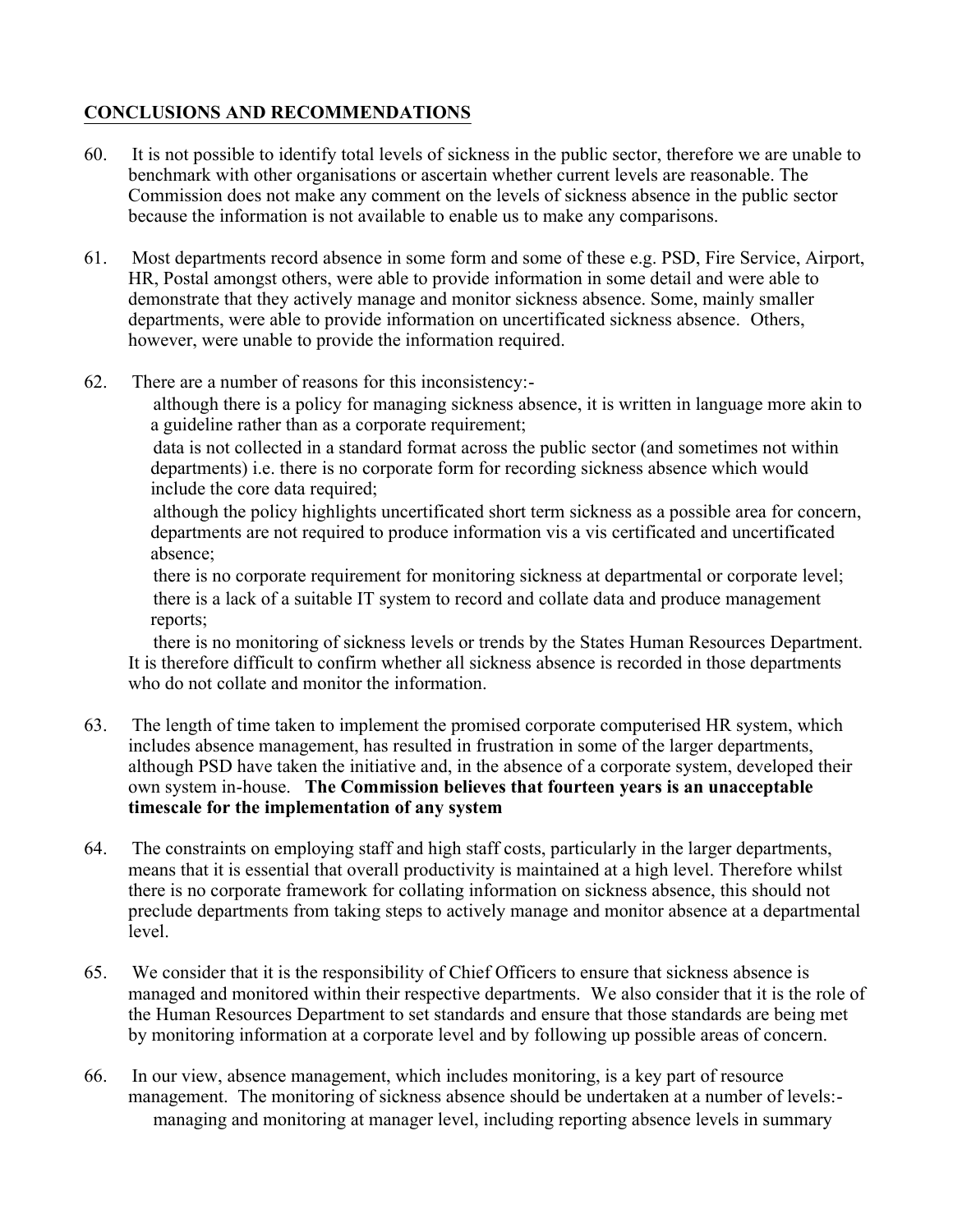upwards, either to senior managers, or the department human resources function; monitoring at regular intervals at senior manager/departmental level, including receiving summary information on sickness levels by section/division; monitoring at corporate level by the Human Resources Department who should also benchmark with similar worker groups elsewhere; through the activity of the Occupational Health Scheme.

67. The risks of not doing so include:-

immediate line managers will be unaware of the "bigger picture"; senior managers may be unaware of any abnormal patterns of sickness absence, possibly indicating other problems e.g. relating to health and safety, causes of stress etc.; departments may be unaware of total levels of sickness absence and the associated costs in terms of increased overtime/temporary worker costs and loss of productivity; corporate policies and systems will not be based on factual information; public sector staffing requirements may be higher due to the reduced productivity; the Occupational Health Service may not be effective in reducing sickness levels.

#### **68. It is therefore recommended that:-**

 **the Managing Absence Policy includes a corporate policy on the format, collation and reporting of sickness absence;**

**all departments be required to comply with the policy;**

 **the Human Resources Department monitor all sickness absence at a corporate level; the Occupational Health Service be provided with information on sickness absence in each department;**

 **the Occupational Health Service be required to report on sickness levels and trends in its annual report;**

 **if appropriate, consideration be given to providing departments with the PSD in-house absence monitoring system until such time as the corporate system is available.**

**For the Commission:**

**Tim Dunningham (Chairman)**

**Martin Bralsford**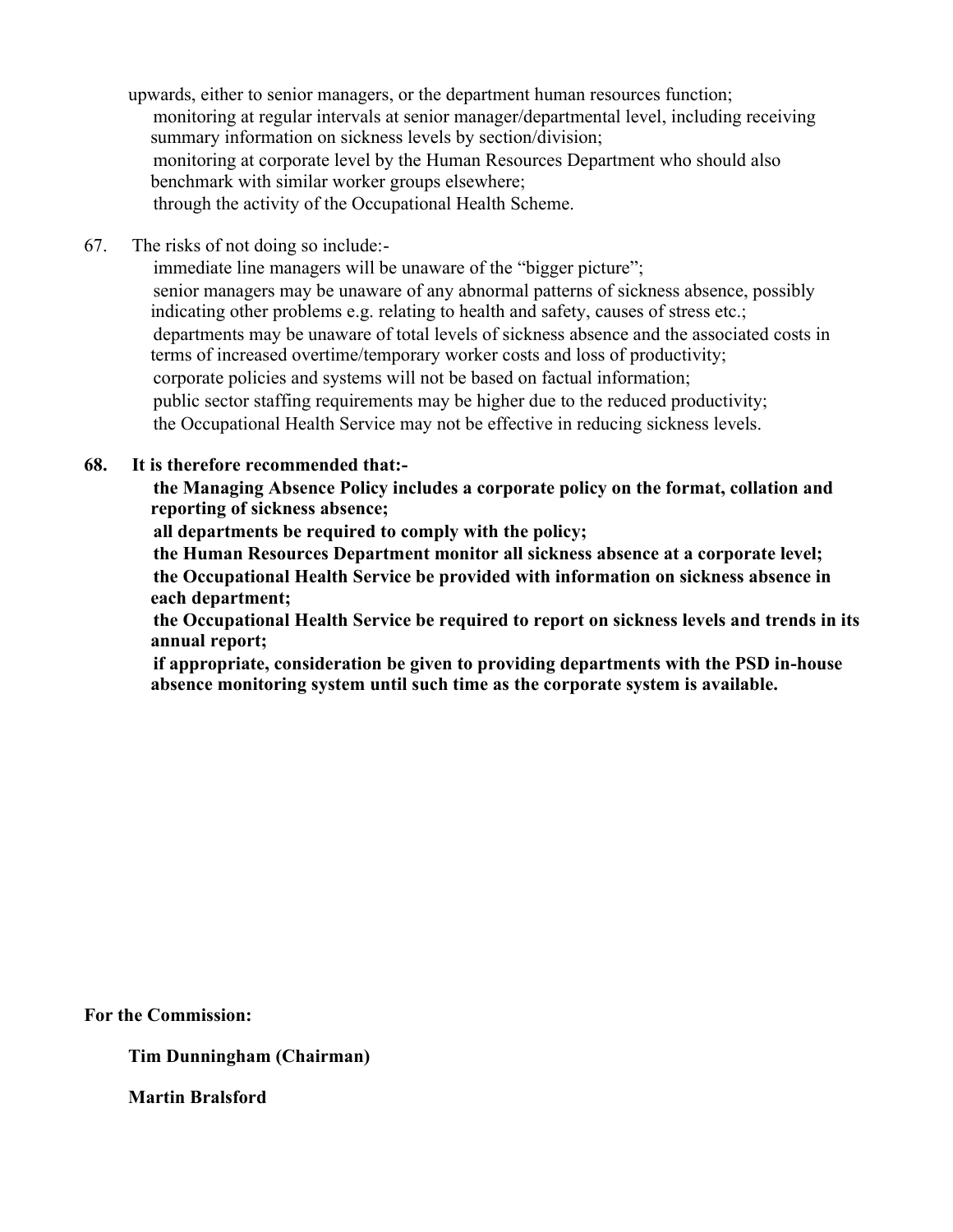**Peter Fergusson**

**Tony Grimes**

**Advocate Deborah Lang**

**Brian Le Marquand**

**Advocate Alex Ohlsson**

**Deputy Philip Ozouf**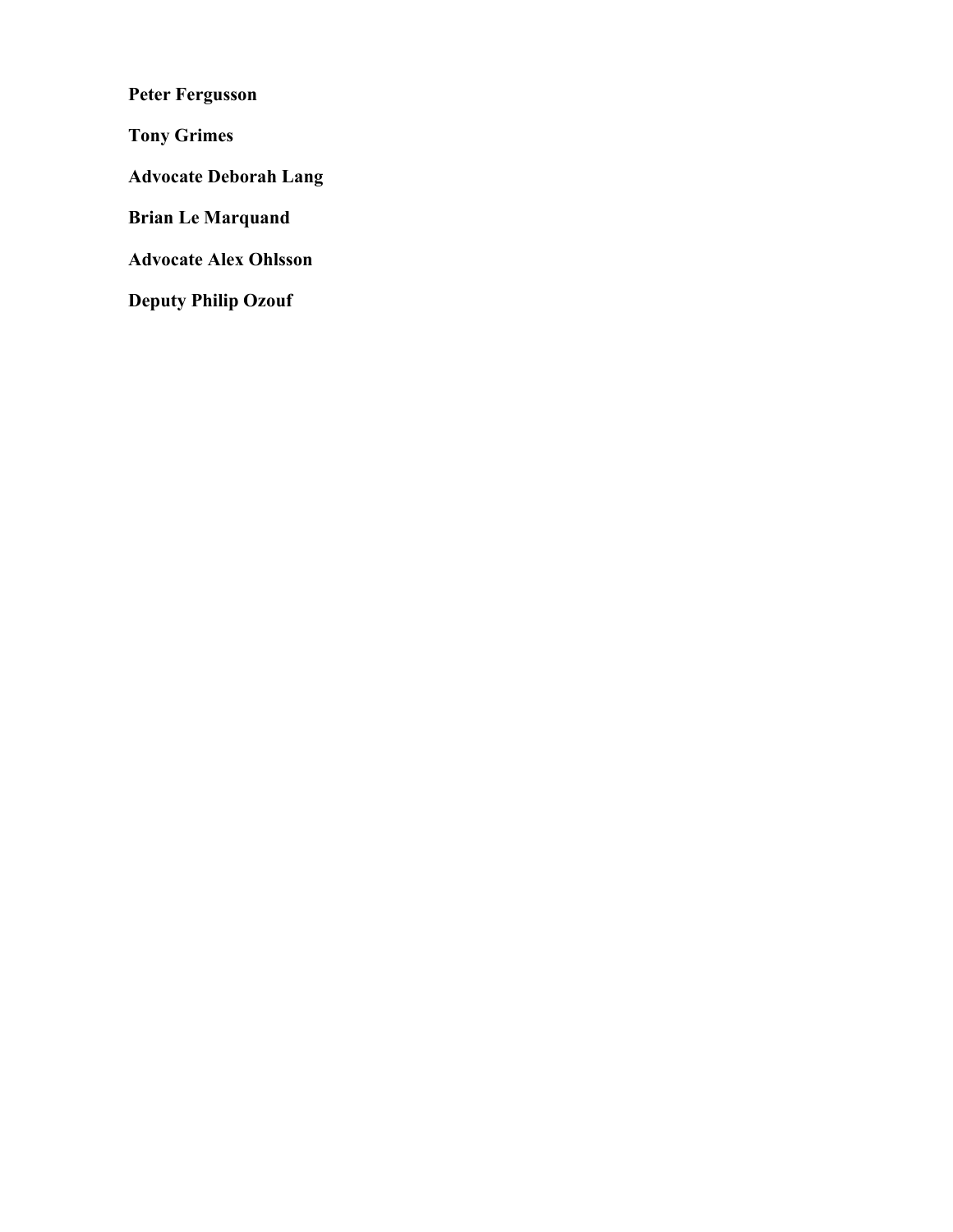#### ANALYSIS OF QUESTIONNAIRE ON SICKNESS ABSENCE

|                                | Are sickness      | <b>Are sickness</b>        | Are return to               | for unacceptable                        |
|--------------------------------|-------------------|----------------------------|-----------------------------|-----------------------------------------|
|                                | levels collated   | levels regularly           | work interviews             | levels of absence, are                  |
|                                | & analysed?       | reported to                | carried out                 | various stages of                       |
|                                | If so, provide    | senior mgt?                | by dept.                    | action as in attendance                 |
|                                | examples          | If so how often            | managers?                   | policy pursued.                         |
|                                |                   | provide example            |                             |                                         |
| Ag & Fish                      | yes               | yes - monthly              | yes - informally            | yes BMI has been used<br>when required. |
| Airport                        | yes               | yes                        | yes                         | yes                                     |
| <b>Bailiff's Chambers</b>      | collected only    | informally                 | informally                  | if necessary                            |
| <b>Customs &amp; Excise</b>    | yes               | yes                        | yes                         | yes                                     |
| <b>DVS</b>                     | yes               | yes - everytime            | yes                         | yes                                     |
| Education                      | manager level     | no                         | yes                         | yes                                     |
| <b>E&amp;SS</b>                | yes               | yes - quarterly            | yes                         | yes                                     |
| <b>Fire Department</b>         | yes               | yes                        | yes                         | yes                                     |
| Gamb. Control Ctte             | records kept      | only 2staff                | only 2 staff                | only 2                                  |
| <b>Harbours</b>                | from 2000         | just collated in HR        | in some depts               | yes BMI has been used<br>when required. |
| H&SS                           | manager level     | no                         | yes                         | yes                                     |
| <b>HM Prison</b>               | yes               | yes                        | yes                         | yes                                     |
| Housing                        | collated only     | no                         | no                          | if necessary                            |
| Immigration                    | yes               | yes - monthly              | yes - if necessary          | would be, but not yet been<br>necessary |
| <b>Income Tax</b>              | yes               | at wkly meetings           | yes - if necessary          | yes - when necessary                    |
| <b>Jsy Field Squadron</b>      | no                | yes - as necessary         | yes - after long<br>absence | n/a                                     |
| <b>Judicial Greffe</b>         | from 2000         | yes - 6 monthly            | yes                         | has not been necessary                  |
| <b>Law Officers</b>            | no                | no                         | yes                         | yes                                     |
| <b>Official Analyst Office</b> | yes               | yes                        | yes                         | yes                                     |
| Police                         | yes               | yes                        | yes                         | yes                                     |
| P&E                            | yes               | monthly                    | when necessary              | yes                                     |
| Postal                         | yes               | yes                        | yes                         | yes                                     |
| Probation                      | yes               | yes                        | when necessary              | when necessary                          |
| <b>Public Services Dept</b>    | yes               | yes                        | yes                         | yes                                     |
| Reg.undertakings               | no                | yes                        | yes                         | yes                                     |
| <b>SLR</b>                     | yes               | yes                        | yes                         | yes                                     |
| <b>States Greffe</b>           | $\overline{yes}$  | monthly mgt, not<br>analys | yes informal                | sickness levels have fallen             |
| StatesPersonnel                | yes               | yes - quarterly            | yes                         | yes                                     |
| Telecoms                       | yes no examples   | yes                        | yes                         | yes no examples                         |
| Tourism                        | yes, occasionally | yes                        | no                          | yes                                     |
| Treasury                       | collated only     | no                         | when necessary              | when necessary                          |
| <b>Viscounts Office</b>        | yes               | yes -monthly               | yes                         | yes                                     |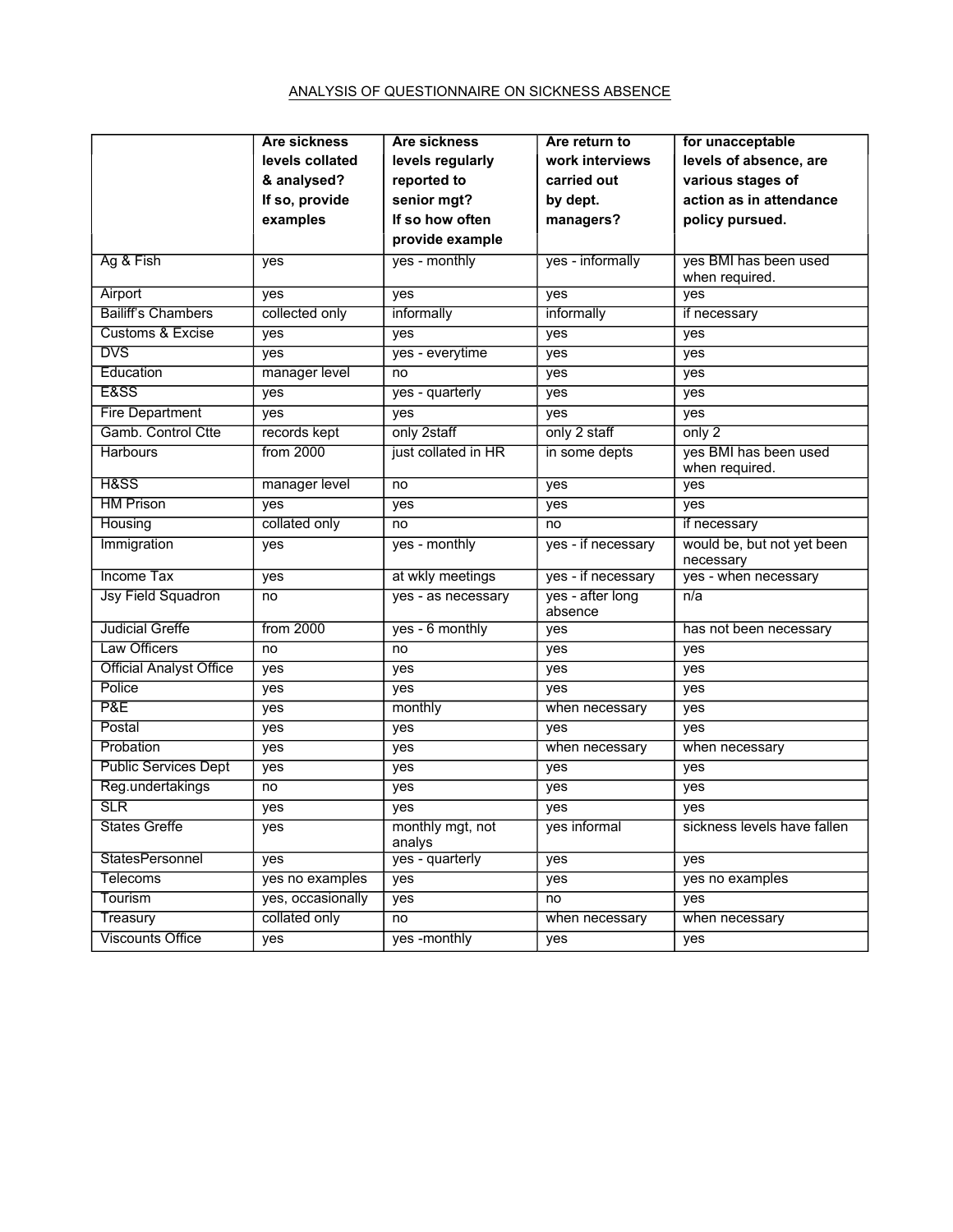|                                                                                 |                 |                        |                             | ANALYSIS OF CERTIFICATED SICKNESS ABSENCE |              |        |               |                                                                                                                                                                                                                                                                                                                                                                   |         |
|---------------------------------------------------------------------------------|-----------------|------------------------|-----------------------------|-------------------------------------------|--------------|--------|---------------|-------------------------------------------------------------------------------------------------------------------------------------------------------------------------------------------------------------------------------------------------------------------------------------------------------------------------------------------------------------------|---------|
| (Based on statistics supplied by the Department of Employment & Social Security |                 |                        |                             |                                           |              |        |               |                                                                                                                                                                                                                                                                                                                                                                   |         |
|                                                                                 |                 |                        |                             |                                           |              |        |               |                                                                                                                                                                                                                                                                                                                                                                   |         |
| Total certificated absence for 1997 (based on E&SS data)                        |                 |                        |                             |                                           |              |        |               |                                                                                                                                                                                                                                                                                                                                                                   |         |
|                                                                                 |                 |                        |                             |                                           |              |        |               |                                                                                                                                                                                                                                                                                                                                                                   |         |
|                                                                                 | People          | <b>Claims</b>          | Total Days cost £           |                                           |              |        |               |                                                                                                                                                                                                                                                                                                                                                                   |         |
| 1997                                                                            | 5,179           | 5,705                  | 51,156                      | 5,780,676                                 |              |        |               |                                                                                                                                                                                                                                                                                                                                                                   |         |
| Total public sector payroll                                                     | 7,017           |                        | 1,613,910                   | 182,399,506                               |              |        |               |                                                                                                                                                                                                                                                                                                                                                                   |         |
| % of total payroll cost                                                         |                 |                        |                             | 3.2%                                      |              |        |               |                                                                                                                                                                                                                                                                                                                                                                   |         |
| Average days per claimant is 9.9 days                                           |                 |                        |                             |                                           |              |        |               |                                                                                                                                                                                                                                                                                                                                                                   |         |
| Average days per employee (total) is 7.3 days                                   |                 |                        |                             |                                           |              |        |               |                                                                                                                                                                                                                                                                                                                                                                   |         |
| Cost at £113 per day                                                            |                 |                        |                             |                                           |              |        |               |                                                                                                                                                                                                                                                                                                                                                                   |         |
|                                                                                 |                 |                        |                             |                                           |              |        |               |                                                                                                                                                                                                                                                                                                                                                                   |         |
|                                                                                 | <b>Backache</b> |                        |                             |                                           |              |        |               | Depression/stress/anxiety/nervous disord                                                                                                                                                                                                                                                                                                                          |         |
| 1997                                                                            | people          | <b>claims</b>          | days                        | cost £                                    | people       | claims | days          | cost £                                                                                                                                                                                                                                                                                                                                                            |         |
| <b>Total 1997</b>                                                               | 280             | 313                    | 4,707                       | 531,891                                   | 215          | 231    | 8,365         | 945,245                                                                                                                                                                                                                                                                                                                                                           |         |
| H&SS (All)                                                                      | 89              | 103                    | 1,692                       | 191,196                                   | 75           | 80     | 2,759         | 311,767                                                                                                                                                                                                                                                                                                                                                           |         |
| Education (All)                                                                 | 40              | 42                     | 574                         | 64,862                                    | 32           | 33     | 1,368         | 154,584                                                                                                                                                                                                                                                                                                                                                           |         |
| Airport (MW)                                                                    | 9               | 12                     | 140                         | 15,820                                    | 9            | 10     | 396           | 44,748                                                                                                                                                                                                                                                                                                                                                            |         |
| Postal (All)                                                                    | 6               | 6                      | 41                          | 4,633                                     | 2            | 4      | 340           | 38,420                                                                                                                                                                                                                                                                                                                                                            |         |
| Civil Service                                                                   | 20              | 22                     | 183                         | 20,679                                    | 20           | 25     | 1,067         | 120,571                                                                                                                                                                                                                                                                                                                                                           |         |
| Police (inc. MW)                                                                | 9               | 9                      | 52                          | 5,876                                     | 19           | 20     | 482           | 54,466                                                                                                                                                                                                                                                                                                                                                            |         |
| Telecoms (All)                                                                  | 15              | 16                     | 133                         | 15,029                                    | 3            | 3      | 27            | 3,051                                                                                                                                                                                                                                                                                                                                                             |         |
| PSD (MW)                                                                        | 38              | 43                     | 620                         | 70,060                                    | 17           | 22     | 747           | 84,411                                                                                                                                                                                                                                                                                                                                                            |         |
|                                                                                 |                 |                        |                             |                                           |              |        |               |                                                                                                                                                                                                                                                                                                                                                                   |         |
|                                                                                 |                 |                        |                             |                                           |              |        |               |                                                                                                                                                                                                                                                                                                                                                                   |         |
| Total certificated absence for 1998 (based on E&SS data)                        |                 |                        |                             |                                           |              |        |               |                                                                                                                                                                                                                                                                                                                                                                   |         |
|                                                                                 |                 |                        |                             |                                           |              |        |               |                                                                                                                                                                                                                                                                                                                                                                   |         |
|                                                                                 |                 |                        |                             |                                           |              |        |               |                                                                                                                                                                                                                                                                                                                                                                   |         |
|                                                                                 |                 |                        |                             |                                           |              |        |               |                                                                                                                                                                                                                                                                                                                                                                   |         |
|                                                                                 | People          | <b>Claims</b>          | <b>Total Days</b>           | cost £                                    |              |        |               | Included is Sickness Absence - Over 40 day                                                                                                                                                                                                                                                                                                                        |         |
| 1998                                                                            | 5,277           | 5,813                  | 53,901                      | 6,198,664                                 |              |        | people claims | days                                                                                                                                                                                                                                                                                                                                                              | cost £  |
| Total public sector payroll                                                     | 7,353           |                        | 1,691,190                   | 193,997,565                               | <b>Total</b> | 339    | 350           | 34,934                                                                                                                                                                                                                                                                                                                                                            | 4,017,4 |
| % of total payroll cost                                                         |                 |                        |                             | 3.2%                                      | Backach      | 26     | 28            | 3,724                                                                                                                                                                                                                                                                                                                                                             | 428.2   |
| Average days per claimant is 10.2 days                                          |                 |                        |                             |                                           | D/S/A/NI     | 56     | 58            | 6,450                                                                                                                                                                                                                                                                                                                                                             | 741, 7. |
| Average days per employee (total) is 7.3 days                                   |                 |                        |                             |                                           |              |        |               |                                                                                                                                                                                                                                                                                                                                                                   |         |
| Cost at £115 per day                                                            |                 |                        |                             |                                           |              |        |               |                                                                                                                                                                                                                                                                                                                                                                   |         |
|                                                                                 |                 |                        |                             |                                           |              |        |               |                                                                                                                                                                                                                                                                                                                                                                   |         |
| 1998                                                                            | <b>Backache</b> |                        |                             |                                           |              |        |               | Depression/stress/anxiety/nervous disorde                                                                                                                                                                                                                                                                                                                         |         |
|                                                                                 | people          | <b>claims</b>          | days                        | cost £                                    | people       | claims | days          | cost £                                                                                                                                                                                                                                                                                                                                                            |         |
| <b>Total 1998</b>                                                               | 299             | 347                    | 6,153                       | 707,595                                   | 239          | 261    | 8,218         | 945,070                                                                                                                                                                                                                                                                                                                                                           |         |
| H&SS (All)                                                                      | 93              | 102                    | 1,931                       | 222,065                                   | 95           | 104    | 3,492         | 401,580                                                                                                                                                                                                                                                                                                                                                           |         |
| Education (All)                                                                 | 31              | 33                     | 408                         | 46,920                                    | 32           | 33     | 1,506         | 173,190                                                                                                                                                                                                                                                                                                                                                           |         |
| Airport (MW)                                                                    | 6               | $\overline{7}$         | 73                          | 8,395                                     | 4            | 5      | 70            | 8,050                                                                                                                                                                                                                                                                                                                                                             |         |
| Postal (All)                                                                    | 27              | 29                     | 895                         | 102,925                                   | 13           | 14     | 274           | 31,510                                                                                                                                                                                                                                                                                                                                                            |         |
| <b>Civil Service</b>                                                            | 31              | 36                     | 656                         | 75,440                                    | 25           | 28     | 744           | 85,560                                                                                                                                                                                                                                                                                                                                                            |         |
| Police (inc. MW)                                                                | 10              | 10                     | 122                         | 14,030                                    | 22           | 25     | 523           | 60,145                                                                                                                                                                                                                                                                                                                                                            |         |
| Telecoms (All)                                                                  | 24              | 27                     | 303                         | 34,845                                    | 9            | 9      | 208           | 23,920                                                                                                                                                                                                                                                                                                                                                            |         |
| PSD (MW)                                                                        | 40              | 55                     | 911                         | 104,765                                   | 17           | 19     | 283           | 32,545                                                                                                                                                                                                                                                                                                                                                            |         |
|                                                                                 |                 |                        |                             |                                           |              |        |               |                                                                                                                                                                                                                                                                                                                                                                   |         |
|                                                                                 |                 |                        |                             |                                           |              |        |               |                                                                                                                                                                                                                                                                                                                                                                   |         |
|                                                                                 |                 |                        |                             |                                           |              |        |               |                                                                                                                                                                                                                                                                                                                                                                   |         |
| Total certificated absence for 1999 (based on E&SS data)                        |                 |                        |                             |                                           |              |        |               |                                                                                                                                                                                                                                                                                                                                                                   |         |
|                                                                                 |                 |                        |                             |                                           |              |        |               |                                                                                                                                                                                                                                                                                                                                                                   |         |
| 1999                                                                            | People<br>5.771 | <b>Claims</b><br>6.333 | Total Days cost £<br>53.693 | 6.335.757                                 |              |        |               | Included is Sickness Absence - Over 40 days<br>$\sqrt{2}$ $\sqrt{2}$ $\sqrt{2}$ $\sqrt{2}$ $\sqrt{2}$ $\sqrt{2}$ $\sqrt{2}$ $\sqrt{2}$ $\sqrt{2}$ $\sqrt{2}$ $\sqrt{2}$ $\sqrt{2}$ $\sqrt{2}$ $\sqrt{2}$ $\sqrt{2}$ $\sqrt{2}$ $\sqrt{2}$ $\sqrt{2}$ $\sqrt{2}$ $\sqrt{2}$ $\sqrt{2}$ $\sqrt{2}$ $\sqrt{2}$ $\sqrt{2}$ $\sqrt{2}$ $\sqrt{2}$ $\sqrt{2}$ $\sqrt{2$ | costf   |